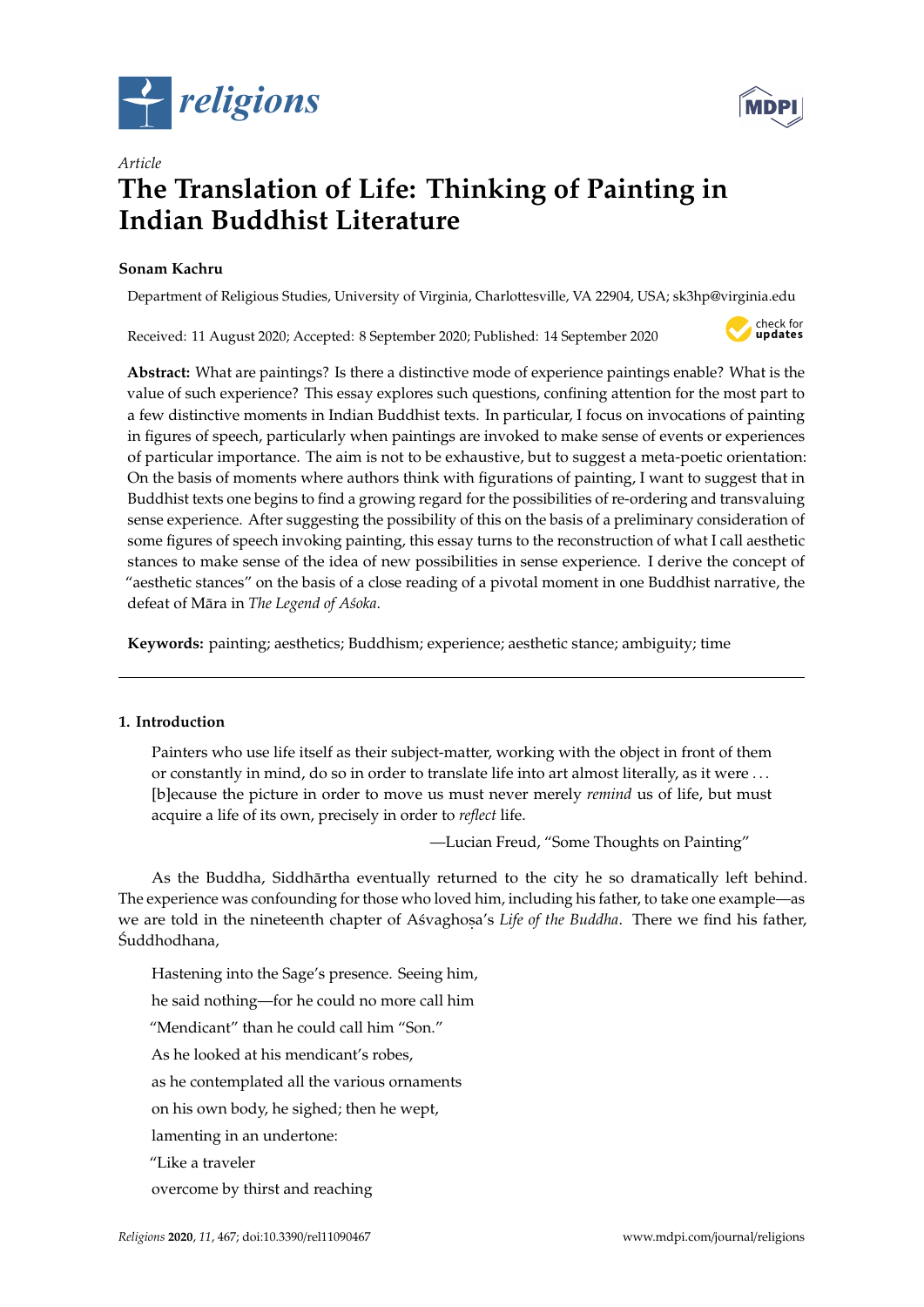a distant pool, finding it dry, my pain grows overwhelming seeing him close by me, this calm, with no change of feeling  $(19.6-19.8).$ <sup>1</sup>

This is heartbreaking enough, to be sure. Consider, however, the image which follows as Suddhodhana continues his lament: ´

As I look upon the same form he's always had, as one might look at the likeness of a loved one in a painting, remembered despite dwelling at the end of the world, I feel no delight, even as he feels nothing (19.9).

Seeing Siddhārtha as a mendicant, the father says, is like looking at a painting of the son he remembers. The outward form is all that remains.

Of course, he is not looking at a painting. Suddhodhana uses the image of painting to think about ´ what has happened to his son and what is happening to him. Even though the Buddha is present before his father, the latter feels that his son has changed so profoundly that he is not there; he "[dwells] at the end of the world" despite being there in front of him. This is to look on the analogy in one direction, as it were. On the basis of the analogy, we may also say that to undergo a transformative experience is a little like what happens when one transfers something from life into image.

In thinking with the help of a painting, Siddhārtha's father and Aśvaghoṣa have raised more than a few questions: When do we think of paintings? And why? What are paintings? Is there a distinctive mode of experience paintings enable? (For example, to view a painting appears to be closer here to remembering than seeing.) What is the value of such experience? I'd like to explore such questions in this essay, confining my attention for the most part to a few distinctive moments in Indian Buddhist texts. To begin with, my sources shall be invocations of painting in figures of speech, particularly when paintings are invoked to make sense of events or experience. Initially, I shall use "painting" narrowly to track the use made of "*citra*" in Sanskrit to mean the following: the product of applying color(s) through some medium on a solid surface (such as a plank, wall, canvas, or cloth, and the like) to make available hedonically charged experience of the contents represented through such application.<sup>2</sup> Some Buddhists texts directly emphasize the need for a surface such as (Nāṇ[amoli and Bodhi](#page-17-0) [1995,](#page-17-0) p. 221; [Suzuki](#page-17-1) [1932,](#page-17-1) verse 98, p. 234; [Bodhi](#page-16-0) [2000,](#page-16-0) pp. 600, 959); in other contexts, the surface might be mentioned along with application of color when appealing to paintings in similes to stress the gap between the properties of the vehicles of representation and the properties of the seemingly three-dimensional represented contents, underscoring thereby the possible illusoriness of the value-laden content we think we see. Thus, Subha in the *Therīgāthā*, admonishing a rake for his investment in the beauty of her body: "You saw some figures painted on a wall, /colored with yellow that makes their bodies seem lifelike, /but what you saw is the opposite of what you think, /you thought you saw humans when none are there" [\(Hallisey](#page-16-1) [2015,](#page-16-1) verse 396, p. 193).

I should immediately say that I do not aim to be exhaustive, merely indicative. My focus on figures of speech and narrative does not extend to considering historical practices of painting per se in Buddhism

<sup>&</sup>lt;sup>1</sup> All translations, unless otherwise noted, are my own. The translation here is after [\(Johnston](#page-16-2) [1937,](#page-16-2) pp. 84–85), consulting the Tibetan of Sa dbang bzang po and Blo gros rgyal po, "Sans rgyas kyi spyod pa źes bya ba'i sñan dnags chen po" (T. 1b1–103b2: T.69a3–70a4).

<sup>2</sup> My goals in this essay are modest and limited, for the most part, to the exploration of very few Indian Buddhist works. Should at some point a comparative focus become desirable, one might begin by taking up Appolonius' definition of painting and his discussion of its epistemological salience in Book II, section XXII of the *Life of Appolonius* [\(Philostratus](#page-17-2) [1912,](#page-17-2) pp. 173–74). It has helped me formulate my own understanding of the use of "*citra*" in Buddhist sources.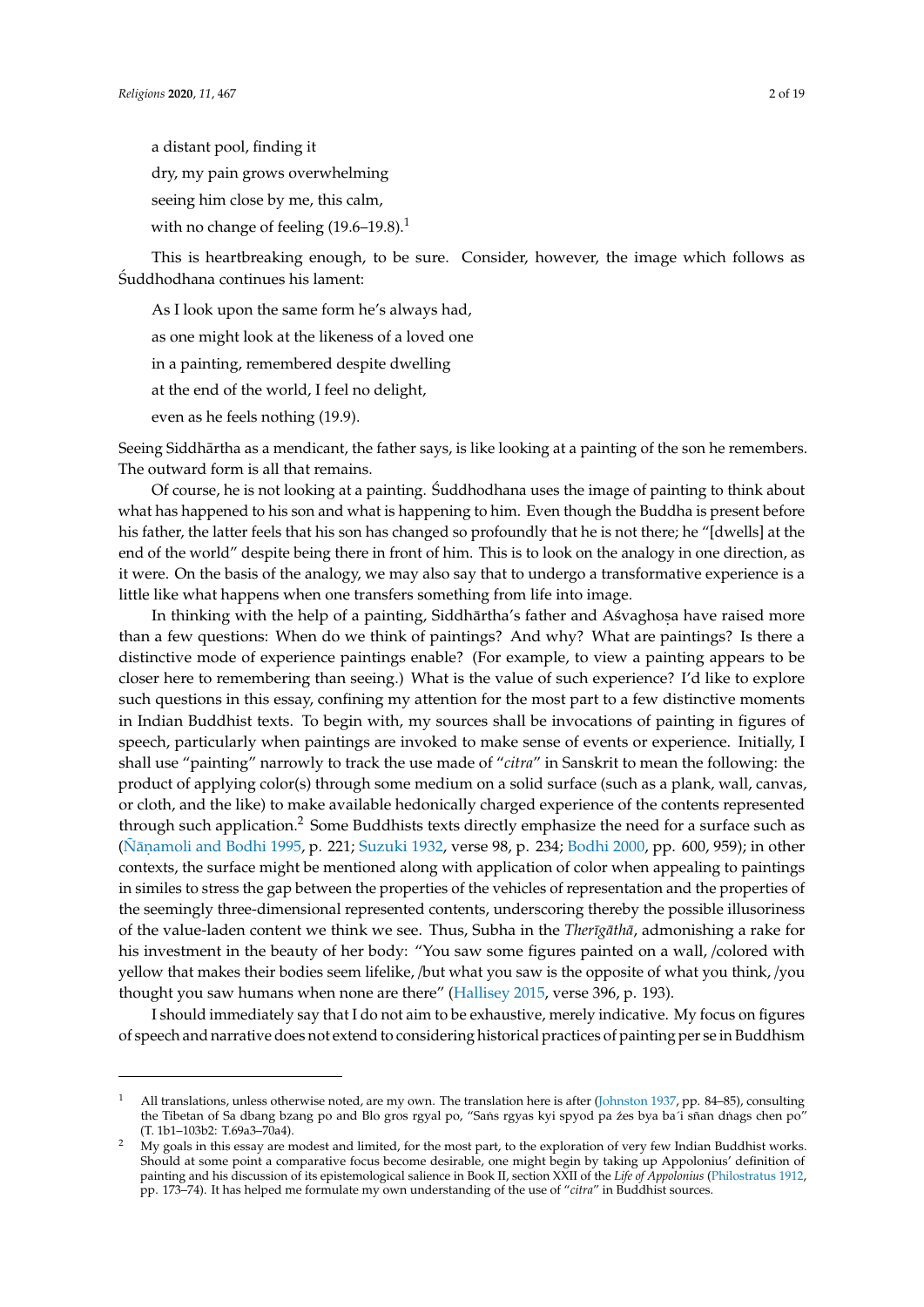(about which there is rather a lot to say; on paintings in ritual, see [\(Davidson](#page-16-3) [2019\)](#page-16-3); in life and history, see [\(Zin](#page-18-0) [2019;](#page-18-0) [DeCaroli](#page-16-4) [2015\)](#page-16-4); in narrative and cosmological thought, see [\(Grano](#page-16-5)ff [2001,](#page-16-5) [2004,](#page-16-6) [2020\)](#page-16-7)). My interests, rather, are meta-poetic, if I may put things this way: On the basis of moments where authors think with figurations of painting, I want to suggest that in Indian Buddhist texts one begins to find a growing regard for the possibilities of re-ordering and transvaluing sense experience. I will gloss such a concern as involving "aesthetic" considerations, though I ask the reader to note that this use extends "aesthetics" to include investment in experiential possibilities which go beyond a narrow concern with the generation of pleasurable experiences tied to appraisals of beauty.<sup>3</sup>

My ultimate goal is to guide the reader to the reconstruction of a concept I call aesthetic stances, a concept I shall derive below in the section "Aesthetic Power" on the basis of a close reading of a pivotal moment in one Buddhist narrative, the defeat of Māra in *The Legend of Asoka*. Aesthetic stances are often most clearly invoked in narrative precisely with the help of appeals to painting or related aesthetic disciplines. But as we shall see, aesthetic stances in Buddhist narrative appear to involve generalizations of what one might learn from representational arts when applied to what Buddhists appear to have considered to be difficult limit cases: cases where something does not appear to represent something, so much as embody it, or make it present—as when a deity, for example, might be said to overlap with its image, but not necessarily be represented by it.<sup>4</sup> Or when an actor embodies a role. With the help of the *Legend of A´soka*, and the dialogue of Upagupta and Mara, I present ¯ one Buddhist way of thinking about such cases which would have us see that what might look to be representational in one stance may be described differently in another. I shall distinguish the stances of painters and the stance from which paintings are observed, suggesting how different stances are used in different narratives to model the nature of experiencing and may even, as I show in the conclusion, be used as a source for modelling the virtues involved in living well. Art may become a source for thinking about one's best life.

As will become clearer below, I will not derive my analytic vocabulary from the sophisticated toolkit of aesthetic theory in Sanskrit, but from narratives themselves (see also n12 below). In the next section, I will discuss certain more common questions that have framed and organized appeals to painting in Buddhist thought and narrative. I do so to help bring into view the distinctiveness of the questions we shall then go on to track, and to give some indication of how the rest of the essay is structured.

## **2. The Mind** *Like* **a Painter and the Mind** *of* **a Painter**

Why should we think of Siddhārtha as being like a painting at all? Did Śuddhodana really believe that he had become transferred into another medium by becoming a Buddha? Siddhārtha's father intimates that being in the presence of a portrait can be an activity rich with feeling. Readers might wonder whether he also believes that *being in a painting*, or being a painting, to be devoid of affect. Is that also partly why he believes it appropriate to say of Siddhartha that he has become like a painting of himself?

While painting is often invoked at moments of transformation, it may be an ambiguous image for a change which admits of competing interpretations. Paintings, through the trope of stillness, could metaphorically represent diminished persons [\(Kachru](#page-16-8) [2015\)](#page-16-8); beyond metaphor, they may have been understood as ritual ways to entrap or bind persons through likenesses [\(DeCaroli](#page-16-4) [2015,](#page-16-4) p. 61). But self-likeness can also signal being at a threshold of culturally valuable transformation. Consider the following description of how an elephant, Bhadrā, came across a Buddha in the wild:

<sup>3</sup> Though perhaps not common, such extension is not unprecedented. For arguments to extend "aesthetics" to cover any hedonic response to sensory experience, see [\(Shimamura and Palmer](#page-17-3) [2012,](#page-17-3) pp. 3–4); for the use of "aesthetics" to indicate a (historically variable) "configuration of sense experience that creates new modes of sense perception" see [\(Ranci](#page-17-4)ère [2006,](#page-17-4) p. 9).

My thanks to a reviewer for suggesting clarity on this point.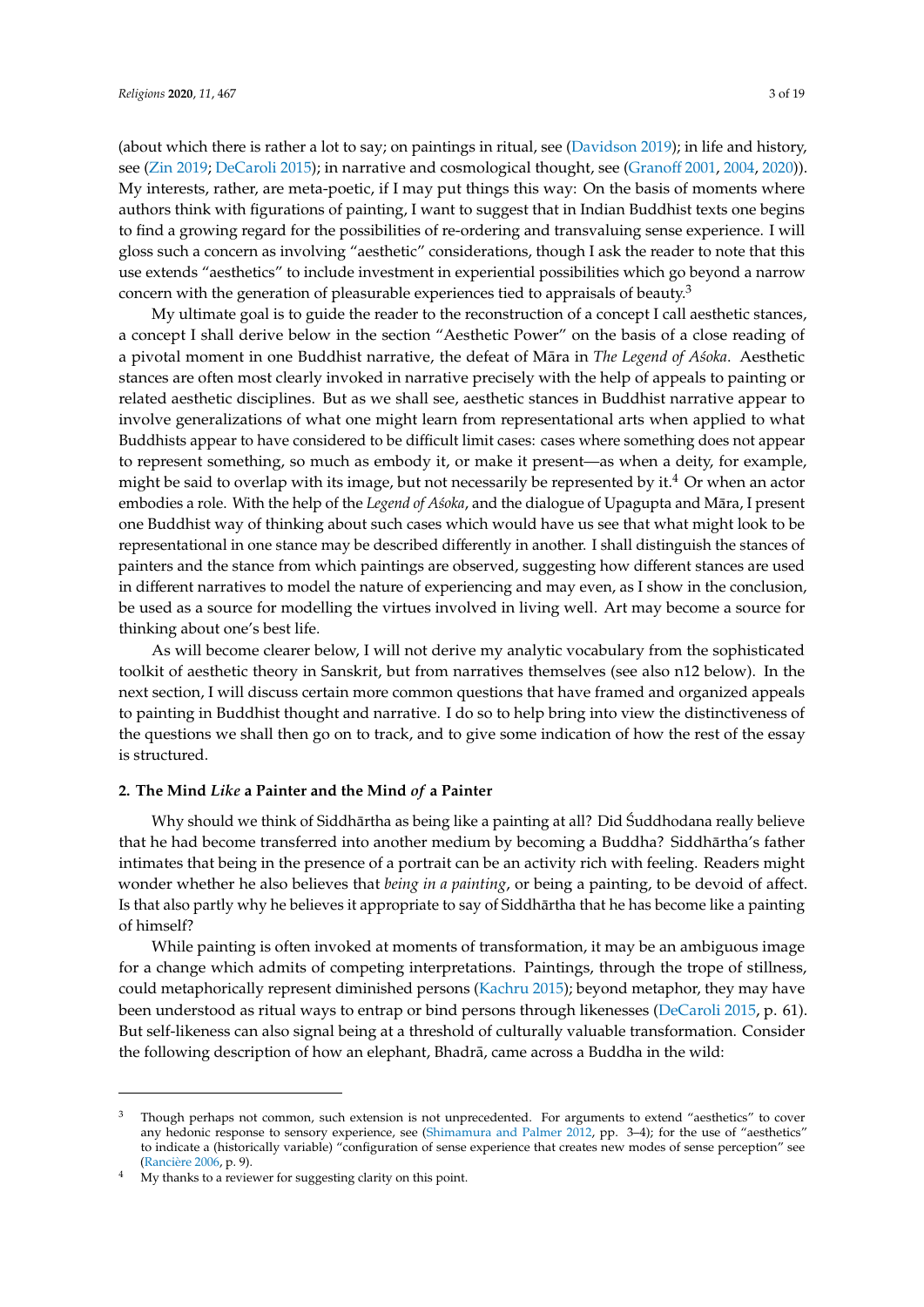Now in the Vindhya Hills Bhadra caught sight of a Pratyekabuddha. As he sat cross-legged ¯ on a rock in the shade of a tree, his eyes motionless in meditation, his body wrapped in a robe red as the eyes of an excited partridge, he looked like a figure in a painting. She brought him some lilies from a pond to do him homage. [\(Khoroche](#page-17-5) [2017,](#page-17-5) p. 106)

A "pratyekabuddha" is a type of enlightened being who does not contribute to social community through teaching. Look at the way he here comes into focus. His robe, recall, is the color of the unstill eye of the partridge. A simile in Sanskrit is an incomplete likeness: x is like y only with respect to some P, and nothing else. But one can use a simile to suggest more than is said by considering salient contrasts, such as that formed by the un-stillness of the partridge's eye and the motionless eye of the meditating Buddha, or even his unmoving body. The eye of the partridge adds frenetic energy to a vista that is otherwise withdrawn into stillness. $^5$  Its complement does not lie within the visual scene, but in the eye of the observer, Bhadrā, and the subsequent movement of homage.

Perhaps these movements on the "fringe" intimate invisible movements of change, as the person likened to an image may really be more like an image coming alive, a state of particular interest for so long in medieval India [\(Grano](#page-16-6)ff [2004\)](#page-16-6). The analogy to painting can be multi-dimensional depending on background commitments and contexts. In the *Mānimekhalai*, for example, the heroine meets a spirit who resides in an image carved into a pillar. This spirit, reminiscent of Paul Klee, is tasked with "unveiling things hidden" [\(DeCaroli](#page-16-4) [2015,](#page-16-4) p. 69).<sup>6</sup> One thing in particular which he seeks to explain is "why figures painted in a fresco or images modelled in clay or sculpted in stone or wood sometimes have the power to speak." [\(DeCaroli](#page-16-4) [2015,](#page-16-4) p. 69). With such an image we must confront the ontological possibility that paintings, and reflections or resemblances—likenesses all—need not be less real. To be sure, much will depend on where we look, within philosophy or narrative. But one must keep open the possibility, as with Jain and Buddhist narratives, that not only might likenesses, reflections, and beings crafted of the very stuff of the visible enjoy a different mode of reality, more so than other things they may even express something of what reality with a capital "R" is really like cf. [\(Grano](#page-16-5)ff [2001,](#page-16-5) p. 93, n39).

If the real, secret lives of paintings (and statues) comes to be a commonplace in Medieval Indian culture, paintings may also be invoked to exemplify illusion (see below). What we must appreciate is this: appeals to painting might emphasize the painting, the content of the painting, or emphasize the experience of the painting from the side of the subject. Take a charming detail used by the *Lankāvatāra Sūtra* [\(Suzuki](#page-17-1) [1932,](#page-17-1) p. 236) in a verse to highlight the nature of the eye-catching details of the visible world: for men infused with unknowing, the manifest world is like the illusion of an elephant [generated by a magician], like eye-catching golden leaves [in a painting]" (10.126; [Vaidya](#page-17-6) [1963,](#page-17-6) p. 115).

The reference to the variegate golden leaves in a painting might function in one of several ways. One may emphasize what is being depicted, the golden leaves; the vehicle depicting them (the painting in which they are a detail); or the experience of them on the part of the person. Interestingly enough, in this simile, it is the hallmark of our unknowing that we overlook vehicles for content, focusing on *what* is presented to us and not *how*.

I will have more to say about this in a moment. For now, consider our experience of what is presented to us—the domain par excellence for the thematization of painting and the confounding nature of what is manifest. The way in which our attention is directed by figurative appeals to painting has less to do with detail than with the fact of there being anything experientially manifest to us at all. To thematize ourselves as mere observers of what is manifest, however, might make us too passive. Sometimes, the analogy would have it that we are not so much like observers of paintings as we are

<sup>5</sup> I am put in mind here of Stella Kramrisch's description of the painting of Padmapāṇi in cave 1 at Ajanta; in particular, I think of her saying of the ribbons on the bodhisattva's crown that they are as if "tossed by a gale of stillness" [\(Kramrisch](#page-17-7) [1994,](#page-17-7) p. 301).

<sup>6</sup> Paul Klee began his *Creative Confession* [\(Klee](#page-17-8) [1987,](#page-17-8) p. 60) by saying that "Art does not reproduce the visible, but makes visible (*Kunst gibt nicht das Sichtbare wieder, sodern macht sichtbar*)."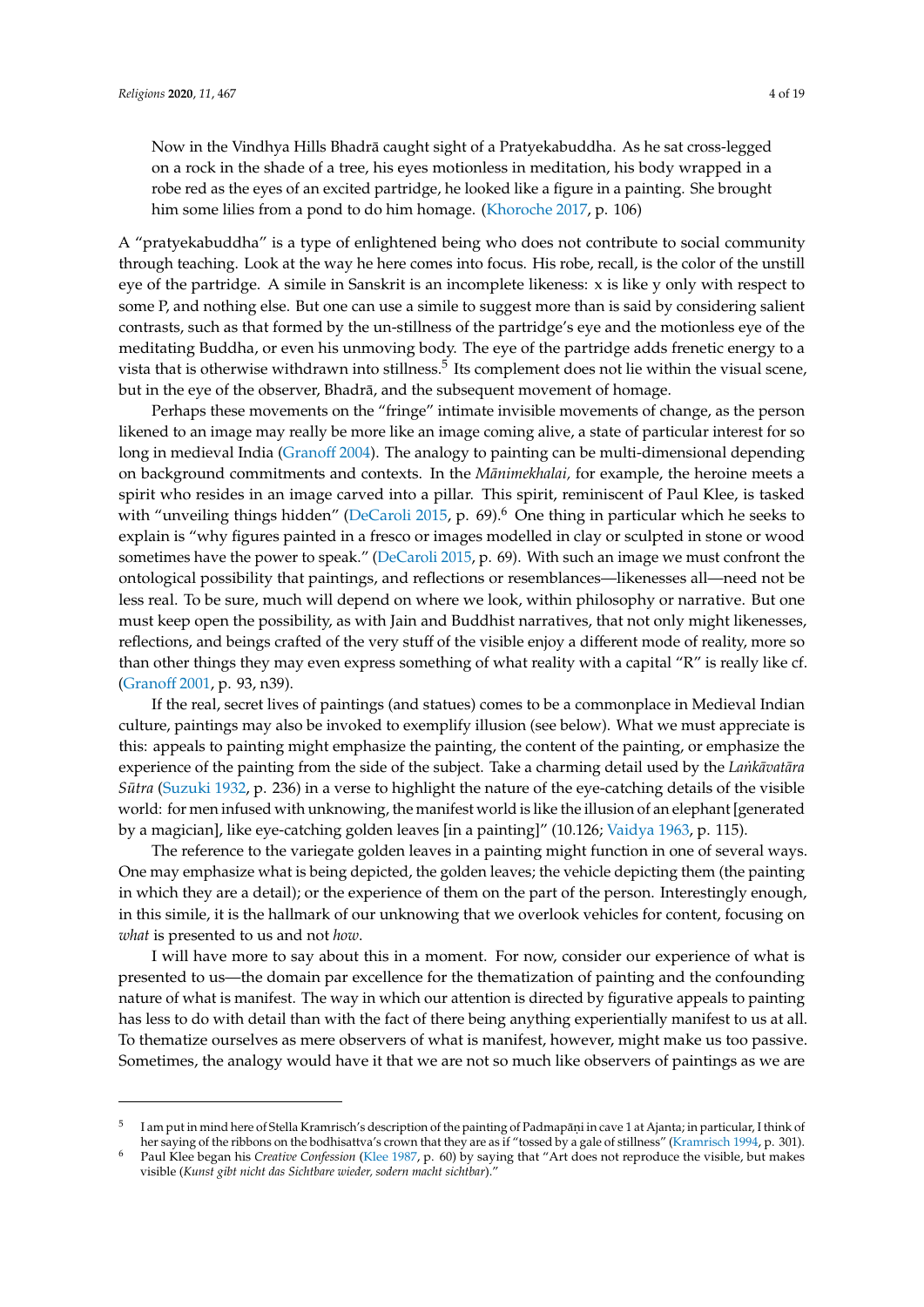painters, and our way of being in the world may be likened to a painting, as in this extended figure in the (second) *Gaddula Sutta* (PTS S iii 151–152):

It's just as when—there being dye, lac, yellow orpiment, indigo, or crimson—a dyer or painter would fashion the appearance (*abhinimmineyya*) the form of a woman or a man, complete in all its parts, on a well-polished panel or wall, or on a piece of cloth; in the same way, an untutored, run-of-the-mill person, when bringing about (*abhinibbattento*), brings about sensibilia ... affective appraisal ... labeling ... dispositions ... conscious discernment.

There is a possible emphasis on vanity ( $\bar{N}$ ān[ananda](#page-17-9) [2015,](#page-17-9) pp. 117–18), but the point here is not necessarily that we are free artists of ourselves. The extended figure keeps the verbs of creation apart: artists manipulate appearances through processes of disclosure and manifestation (*abhi-ni-ma¯*) while in the process we ourselves *become* what we contrive to bring about (*abhinibbattati*). What paintings and our lives have in common is this: paintings are sketched and then filled in, and just so, our lives too are constrained to unfold in certain ways ( $(Nān. 2016, p. 86)$  $(Nān. 2016, p. 86)$  $(Nān. 2016, p. 86)$ , discussing S.ii.101). While this image would not seek to have us reduce our way of being in the world to the manipulation of what is manifest, it does underscore a telling proximity. Note the reference to cloth-dyers as well as to painters. Paintings can sometimes appear to be creatures of distance, as when we feel as if they are best taken in when we are at a distance from them and still. But we often evince more intimate relations with the arts which environ us. Phyllis Granoff, in private communication, has brought to my attention the robe which Udāyin is said to have sewed for an anonymous nun (*Vinaya* iv.60; [\(Horner](#page-16-9) [2004,](#page-16-9) p. 285)). Udāyin is a monk who, by turns artful and helpless, serves as the comic relief of the Pali Books of Discipline (*Vinaya*). In this instance, the skills which Udayin taught himself and which he brought to ¯ bear in the making of this robe included dyeing as well as painting: he secretly dyed into the middle of the robe a *patibhānacitta*, which in this case the commentary interprets as an illustration, made with various colors artfully combined, of heterosexual lovers interrupted in the act (*vippakata-methuna*).<sup>7</sup> To be sure, paintings of men and women *(patibhānacitta)*, as I. B. Horner noted, could be found in picture galleries and possibly at a distance from spectators ([\(Horner](#page-16-9) [2004,](#page-16-9) n5, p. 285); *Vinaya* iv. 298); but this belies the way in which paintings, and the perspicuous light (*pati-bha¯*) which they shed on the desires of social actors and the often mute dramas through which sensing bodies could be led and disciplined, excited and fulfilled, were also *lived with*: In the residences of monks (*Vinaya* ii.151), and even woven into the fabric of one's clothes. Inside and out: for the intelligibility of the ancient world, one must not think of the technology of the book so much as of murals.

The common references in Buddhist texts that imply that the mind is like a painter of the world, or that our experience of the world is as of a painting [\(Hamar](#page-16-10) [2014,](#page-16-10) p. 175),<sup>8</sup> may conceal a possibly misleading suggestion. Painting (like dyeing) is a skill-based guided activity. Yet, when the *Saddharmasmrtyupasthāna-sūtra* says that "mind is the skillful painter ... " [\(Hamar](#page-16-10) [2014,](#page-16-10) p. 178) it need not imply an activity undertaken by a person for a reason through the exercise of skill. The analogy can imply that, to be sure, as when the same text conceives of the practice of yoga as "the painting of images by the mind" (7.12.7, quoted in [\(Mallinson and Singelton](#page-17-11) [2017,](#page-17-11) p. 307)); on this analogy, the brush is conceived to be the possible mental states achieved in meditation, the images the possible contents, leaving us as the agents of this skill-based activity. The *Saddharmasmṛtyupasthānasūtra* may be read as a work engaged with a sustained transformation of attitudes to aesthetic possibilities for experience through contemplative exercise see [\(Stuart](#page-17-12) [2015\)](#page-17-12). My point is not to negate this link between painting and skill-based transformation through activity. It is, instead, to suggest that appeals to figurations of painting may be more underdetermined than the above usage, when taken on its own, might suggest.

<sup>&</sup>lt;sup>7</sup> Here, I follow the commentary quoted in  $(Horner 2004, n5, p. 285)$  $(Horner 2004, n5, p. 285)$  $(Horner 2004, n5, p. 285)$  $(Horner 2004, n5, p. 285)$ .

 $8$  For a discussion of the commentaries on the Avatamsaka which develop the image of painting and debate the status of the mind (personal or impersonal absolute) which is being analogized, see [\(Hamar](#page-16-10) [2014,](#page-16-10) pp. 180–86).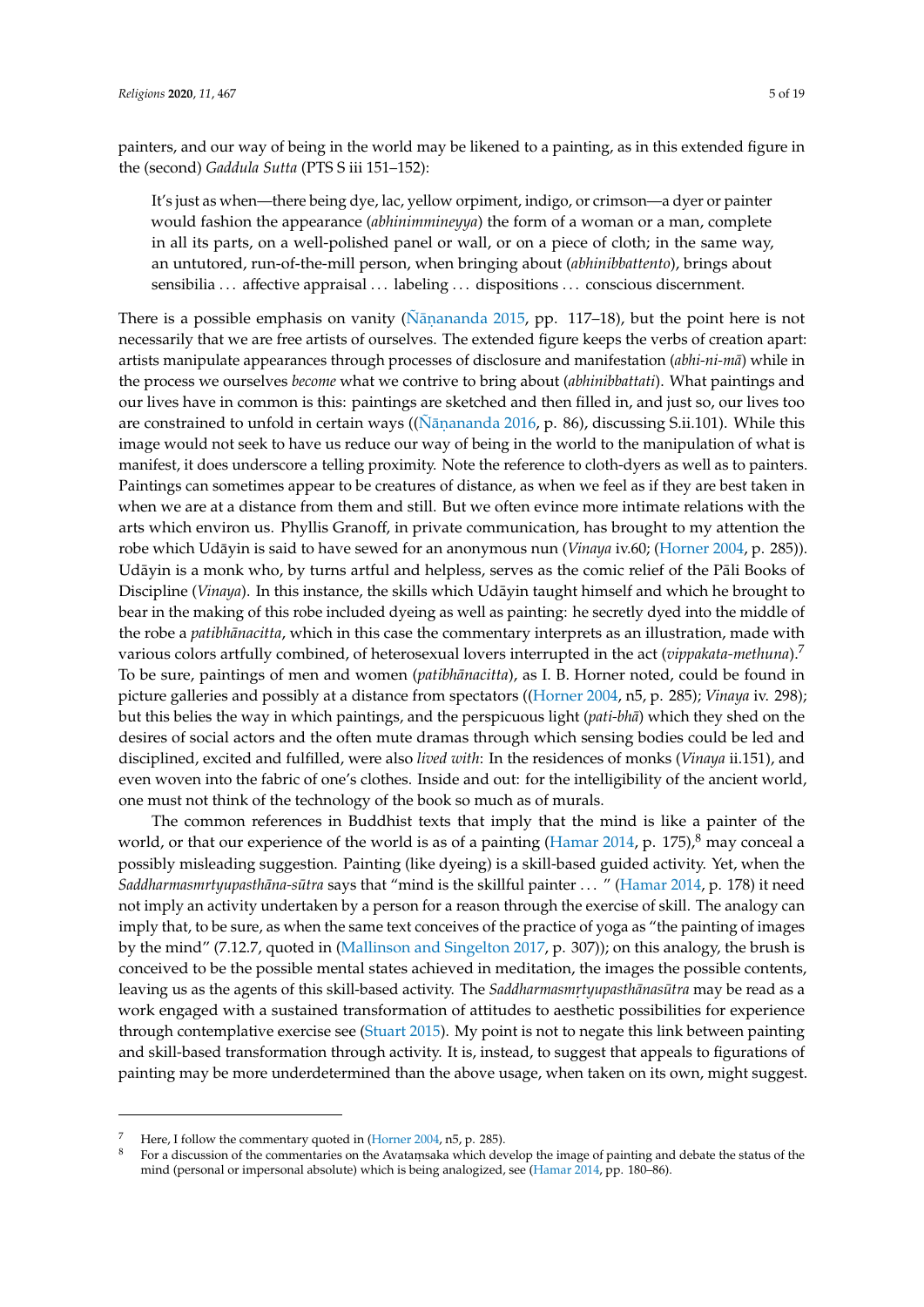A similar analogy in another textual context can be used to suggest our being under the sway of sub-agential forces like desire and our being in thrall of the products of painting rather than in control of the process. Then again, perhaps the ambivalence about the degree to which our experience is broadly cognitive or passive is the point. Consider the following two analogies used by the Haribhatta:

- (1) Picturing her thus with the paintbrushes of his fancy, he thought of her constantly with yearning [\(Khoroche](#page-17-5) [2017,](#page-17-5) p. 158).
- (2) . . . The paintbrush of desire never wearies of painting the house of the mind [\(Khoroche](#page-17-5) [2017,](#page-17-5) p. 32).

Who holds the paintbrush, as it were? Do we ourselves hold it, or do our desires? Who guides our imaginative capacities in action?

In addition to the possible ambivalence described above, there are two further lessons in Haribhatta's images. The image of the "paintbrush of desire [which] never wearies of painting the house of the mind" is introduced to explain the basic furniture of calculative rationality: "This much is done, but that is still to do" [\(Khoroche](#page-17-5) [2017,](#page-17-5) p. 32), etc. Desire, then, need not mean something "blind," something without content, or something whose intelligibility lies entirely outside of the order of practical reasons. What both images underscore, furthermore, is this: desire makes of our world a niche, which process is facilitated in such arts as painting: in doing so, painting creates a scaffolding for mind, "a house." We will take up this sense of painting as a certain mode of habitation in the world below.

In an early image we are warned, however, that the diversity of the mind cannot be captured in any painting, however ramified, however beautiful. Speaking of a travelling picture, a work that was taken from town to town, the Buddha is said to have said: "Even that picture has been thought out in its diverse detail by mind ... the mind is more diverse than that picture" (after [\(Bodhi](#page-16-0) [2000,](#page-16-0) p. 958); n207, 1087–1088). The analogy may even underscore continuity; there is an affinity between mind and art: *citta* in Pāli is both thought (Sanskrit: *citta*) and painting (Sanskrit: *citra*), what is variegate; as is the affinity between mind and art contained in the use of the participle *cittita*, which can mean what is thought out as well as what is diversified.

When speaking of paintings, the world, and mind as ramified, the emphasis appears to be on manifest and color-filled appearance. Is it reductive to consider painting and the manifest as a whole only in terms of color? Sometime in the first century of the first millennium of the common era, the philosopher Plutarch wrote to Marcus Sedatius in *How To Study Poetry* (*de audiendis poetis*): "In painting," he said, "colour is more exciting than line because it is colour that represents flesh and deceives the eye" [\(Russell and Winterbottom](#page-17-13) [1989,](#page-17-13) p. 194; [Plutarch](#page-17-14) [1927,](#page-17-14) p. 5). Despite the Buddha in the *Lankāvatāra* averring that a painting is made and completed with color in order to draw sentient beings in (2.118, cf. [\(Suzuki](#page-17-1) [1932,](#page-17-1) p. 44))—the teaching being like a painting, perhaps, because the truth is beyond words, even as the painting exists neither in the color nor the material support—it is unclear that a Buddhist philosopher would concur with Plutarch entirely. Vasubandhu in the *Abhidharmakośabhāṣyam* suggests that though we do speak as if the visible stuff itself were "lovely" or "pleasant," this is a license of usage: in truth, such predicates are not applicable to the purely sensory contact of visual capacity and visual stimulus (on verse I.42; [\(Hall](#page-16-11) [1983,](#page-16-11) p. 159)). No purely sensory datum—understood as being shorn of meaning—could sustain the kind of complex aesthetic responses which Plutarch is interested in, nor need the erotic exhaust aesthetics—even for Buddhists, as we shall see below.

We have already seen that there can be an emphasis on color in Buddhist images of painting (see also [Grano](#page-16-7)ff [2020\)](#page-16-7); more generally, Buddhist texts can emphasize those features which are correlated with the capture of attention by sensory stimuli. But one need not only take up the perspective of an untutored observer deceived into mistaking a part or all that she sees. Set aside also the mind as a painter. As was perhaps already intimated by the perspectival depth of a painting with golden leaves for its arresting detail, we might also consider the mind *of* a painter who can see through the painting.

This is an under-emphasized image. In the *Lankāvatāra* (2.117; cf. [\(Suzuki](#page-17-1) [1932,](#page-17-1) pp. 43–44)), we are invited to consider what a mind of a master-painter (*citrācārya*) or his apprentice (*citrāntevāsika*)—the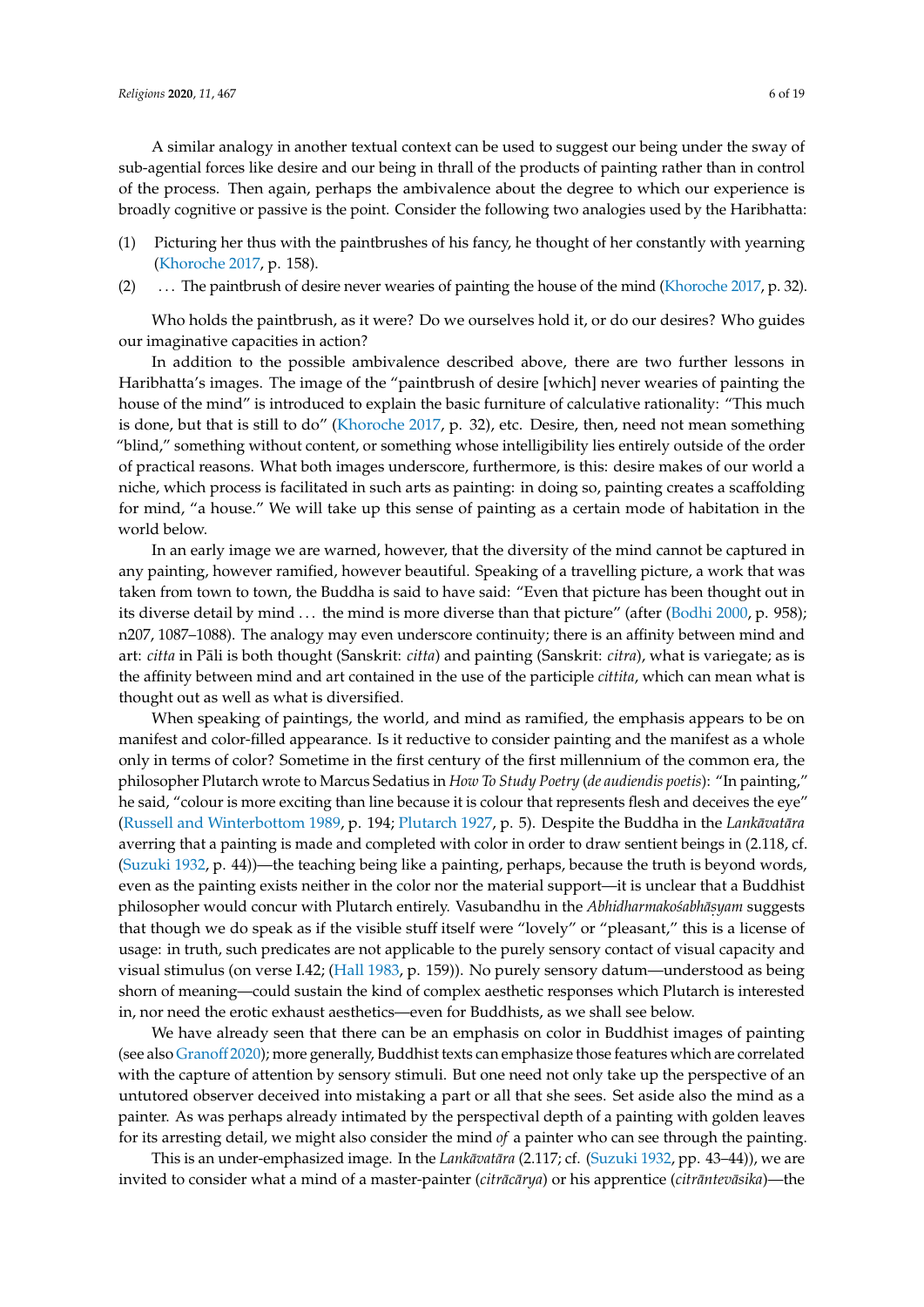view from within a workshop of color, more generally—might entail. To take one example: the master knows that the painting is not in the color (or any one item which goes into making it up). For now, all we need is that painting is an example for a complex effect which cannot be realized analytically into well-founded parts (2.117 in [\(Suzuki](#page-17-1) [1932,](#page-17-1) pp. 43–44)). Such a master's eye will be comparatively less likely to be arrested in only one part of the painting.

If there is something like seeing a painting, as Siddhartha's father believed, then it will matter ¯ who is doing the seeing, and what the criteria for success are. This is the lesson from within the workshop of color, and it is a theme which is considered important enough to work into some of the more dramatic moments of Buddhist narrative, such as Suddhodhana's glimpse of Siddhārtha as the Buddha; or Upagupta's conversion of the arch nemesis of Buddhism, the lord of the sensible, Māra. We shall consider each in a separate section below and use them to generate the notion of an aesthetic stance. We shall also consider two less well-known moments: Somendra's introduction to his father's run-away bestseller, Kṣemendra's *Avadānakalpalatā (Flowering Vine of Past Lives of the Buddha),* and the beginning of Haribhatta's *Jātakamāla*, or *Garland of Birth Stories*. These will help us flesh out, among other things, the sense of dwelling with paintings, to which I have alluded above, and important dis-analogies between paintings and other residents of the world of imaginative creations. I will end with Haribhatta's use of an image that would have painting or, more precisely, the painter's vocation teach Buddhists something important about the source of the virtues necessary for living well.

### **3. Paintings and Drinking from a Mirage**

Siddhartha's father, I claimed above, used a painting to think about his experience of seeing his ¯ son again. Consider the value ascribed to a painting and the modality of engaging with a painting. Consider that we typically look on a portrait when the original is no longer present. To look on a portrait, on this view, is to exercise something more like memory than perception. Our perception of  $x$ —if x is painting like—does not stop at what is present: for x bears a relation to something which is no longer present. In entertaining this, we go beyond the present.

Perhaps in English it is better to speak of imagining x or casting for x in thought. In Sanskrit, memory can range backwards in time as well as be drawn into the future [\(Shulman](#page-17-15) [1998\)](#page-17-15). To look on a painting is to potentially range in time. What matters is that there be ground to range over. There must be an appreciable gap between a likeness and its original. Which is why the exercise is thwarted in Suddhodhana's case. ´

The original is there, but as if in a painting of itself. This is to drain the prospect of the exercise of looking of its intelligibility and felicity. It savors of frustration: like a parched traveler, says Suddhodhana, seeking a mirage and finding nothing. Kalidasa also uses the figure of thirst and mirage in connection with painting. When, in Act Six of *The Recognition of Sakuntala* the once cursed and now cured King recollects his abandoned love, we are told that he was moved to paint Sakuntalā and the scene of their first encounter. The King says of the incomplete painting (verse 16; cf. [\(Johnson](#page-16-12) [2001,](#page-16-12) p. 81)):

I rejected my love when she stood before me,

Yet now I'm obsessed by her portrait:

I crossed the stream of living water

To drink from a mirage.

A mirage is an optical effect that does not survive approach. Kālidāsa as well as Aśvaghoṣa intimate that the success of representation in painting is an optical effect like a mirage in that it is born of distance from the original. They also suggest that the illusion is a motivated one, perhaps on account of being correlated with desire in such a way that makes the illusion one which is likely to be entertained and which makes its (inevitable) disappearance upon engagement a source of frustration.

Going beyond the analogy of likening a painting to a parched person approaching a mirage, painting may have to do with our attempts to avoid time. "Stream" is the word in Kalidasa's verse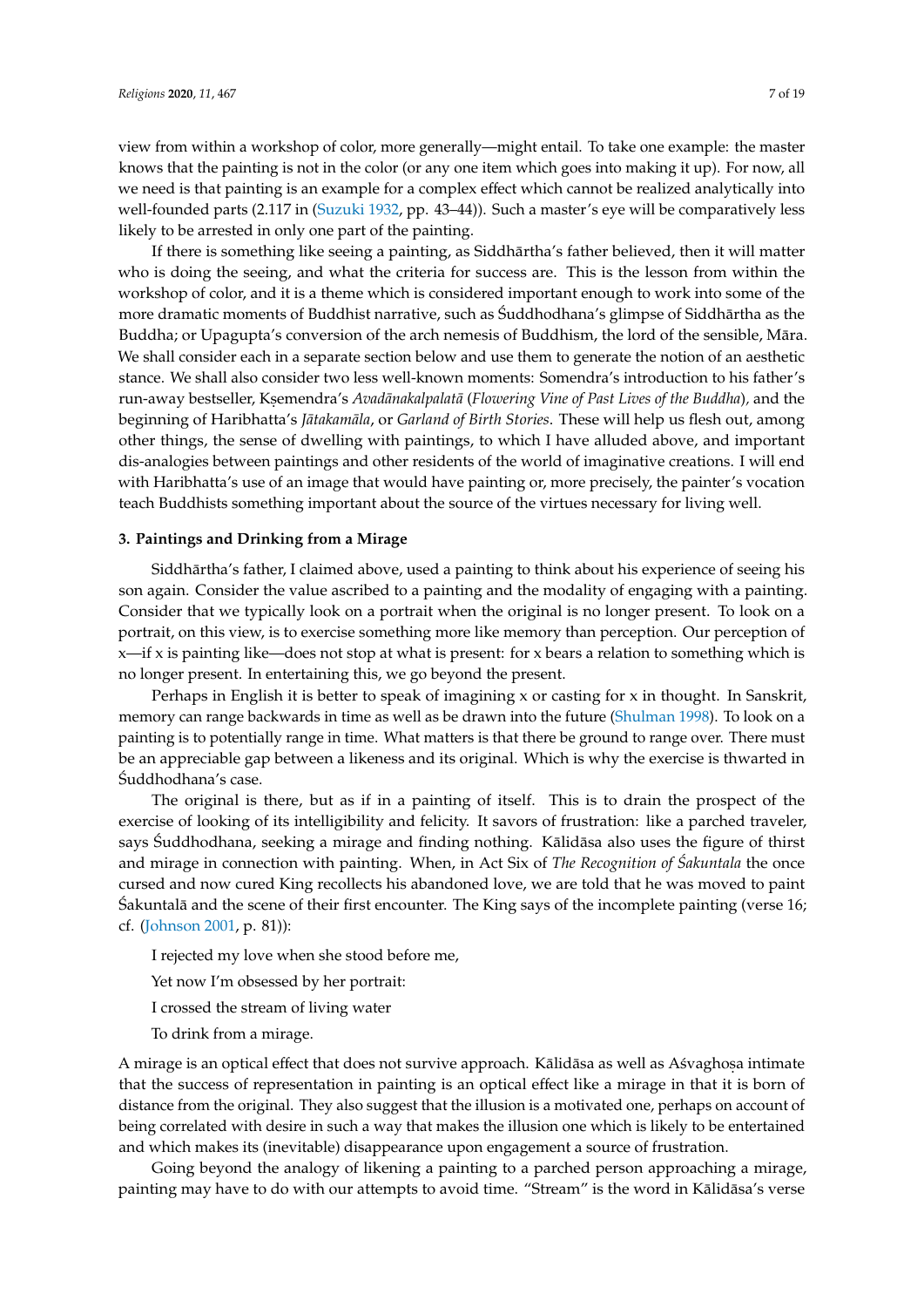above on which to seize. Neither we, nor our targets of desire, ever stay still. The act of painting, then, may serve as a literal and figural attempt at recovery or fixity in time. As the comic relief says: "It's too late for the river now but there's no dispelling the mirage" [\(Johnson](#page-16-12) [2001,](#page-16-12) p. 81).

Even so, they would not recognize Suddhodhana's sense that paintings are devoid of feeling. ´ Humans, and their feelings, may enter paintings. The comic relief speaks of the emotion of the artist reliably conveyed in the subject matter [\(Johnson](#page-16-12) [2001,](#page-16-12) p. 80)—the feeling, once in the painter, can be moved into the open by virtue of the painting, and so available to the onlooker, be it the painter or someone else. That is a real effect, though to see it, one must have a mind capable of looking from painting to its source, rather than from painting to its content. In some directions, what a painting reveals or discloses of itself is true; and in others, perhaps, it is illusory. We need the mind of a painter, or more generally, a mind which possess the right hermeneutic tools. The characters in the play, for example, can look on paintings as containing—we might say revealing—feelings because of their feel for the embodied conditions under which a work is produced and the constituting materials of which a painting is made: where sweat smears the paper, or a tear blisters the paint. This is the way that Lucian Freud talked of painting when he said that in it "a secret becomes known to everyone who views the picture through the intensity with which it is felt [\(Freud](#page-16-13) [1954,](#page-16-13) p. 23)."<sup>9</sup>

There is a further sense on which we humans may be said to enter paintings. As the King loses himself in his painting of a scene from his past, reliving his newly remembered days, some onlookers, like Sānumatī, marvel at what paintings and the experience of paintings may disclose to the painter when one forgets the boundary between life and representation [\(Johnson](#page-16-12) [2001,](#page-16-12) p. 83). Others, like the comic relief, look on at the scene as if presented with a kind of madness [\(Johnson](#page-16-12) [2001,](#page-16-12) p. 83): "He's gone mad. And I'll go mad too, if this goes on much longer." This is said in an aside when the King threatens a bee which lives in his portrait of his beloved. To the King, he says, "It's only a bee in a picture." The King replies: "What picture?" But this experience of the non-representational presence of his beloved, and his immersion in the experience of the virtual, are soon disturbed—soon, to speak with the King, "she's nothing but paint" [\(Johnson](#page-16-12) [2001,](#page-16-12) p. 83).

There are conditions under which portraits can come alive in our regard as we lose ourselves in them—that may or may not be madness. In the play, we are encouraged to see that we do not only live when we are awake. Dreams are an available experiential context as well, and we do not only live in the present. We dwell with and so in the past, and even in the future, whether or not we always acknowledge this. What if the line between our collective lives and our private immersion in virtual experience sustained by representations, is like the difference between dreaming and waking, or the difference between what is past and present? Are these distinctions best treated as the distinction between what is true and what is not? Is our life in dreams, or the past, any less real?

## **4. Aesthetic Power**

What is it that allows one to enter into a scene—a particular arrangement of what is manifest—in the right way, as the comic relief intimates he can do in the presence of the painting of someone else's memory and the emotion it captures: "I'm almost stumbling through the hills and hollows just by looking at it" [\(Johnson](#page-16-12) [2001,](#page-16-12) p. 80). Sometimes there are no impediments to our registering the presence of what is manifest before us in painting. The mind of Siddhartha's father, however, is ¯ blanked by looking on his living son who was so transformed that he seemed as if only a painting of his former self. Some arrangements of the manifest defeat presence.

<sup>9</sup> It is beyond the scope of this essay to pursue the use of paintings in Sanskrit literature as epistemological devices. In the work of playwrights like Bhavabhuti, scenes involving painting can become an occasion for reflexive attention on the part of dramatists to the nature of representation; while on the part of characters in the play, paintings of past events or portraits can come to serve as tools of self-discovery, presenting again what one has forgotten, repressed or what one never knew about oneself. Among the best (and now most accessible) examples of this I know is Bhavabhūti's Rama's Last Act. See [\(Bhavabhuti](#page-16-14) [2007,](#page-16-14) pp. 97–99) and translator's introduction, pages 38–39.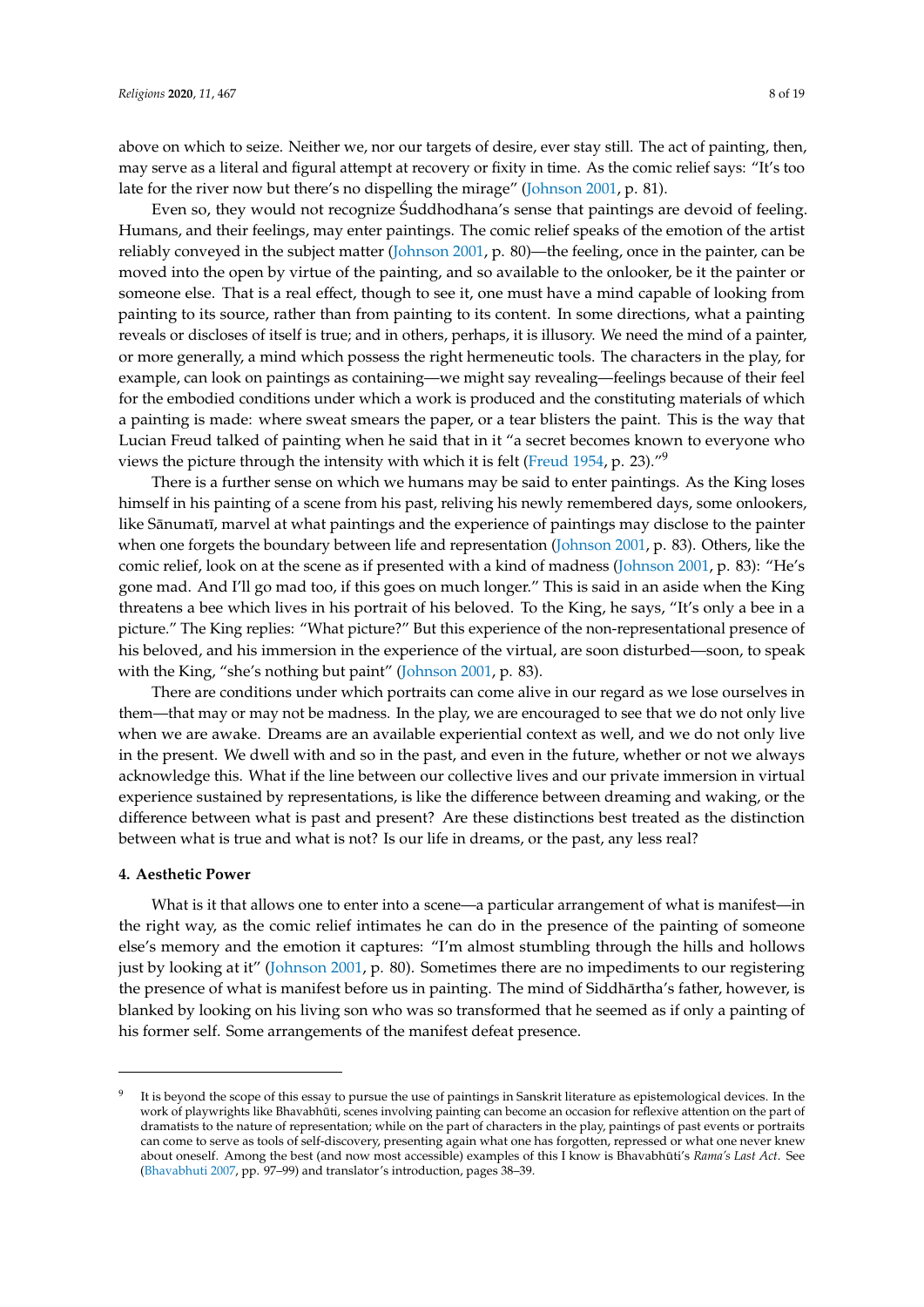To help us understand the divergent experience of paintings and their value we need to explore what we have intimated with the help of the view from within the workshop. I shall call the generalized conception of different vantage points "aesthetic stances." To flesh this out, I turn to a vignette involving Māra—embodiment of Eros, Death and Time—who, in *The Legend of Asoka*, once "having gone far into the forest and taken on the form of the Buddha, emerged again like an actor wearing a bright costume" [\(Strong \[1983\]](#page-17-16) [1989,](#page-17-16) p. 193).

Let us define an aesthetic stance as an orientation which calibrates the values and meanings of experience on the basis of *possible* sensible experience. By "possible sensible experience" I mean to say this: which experiences individuals have available to them, what the causal profile of those experiences and their assigned values might be, are sensitive to contextual factors. Among those contextual factors will be the interpretive tools one brings to experience.

Typically, an aesthetic stance is represented in Sanskrit letters by theatre; the scope of experience is represented by the figure of an actor imbued with agency and often the intent to deceive, and the arts as the means to dissimulate.<sup>10</sup> When emphasizing the effects of artistic transformation, however, one often can find appeals to painting. Thus, the story of Mara goes on to say that the form of the Buddha ¯ which he assumed in the clearing—a form which brings peace to the eyes of men (nayana-śānti-karaṃ *narāṇāṃ*) ornamented—or, to dig deep into the etymology of the word "*alaṃ-kṛ*"—filled out that forest "as though unveiling the fresh colors of a valuable painting" (*pratyagrarangam iva citrapatam*; [\(Strong \[1983\]](#page-17-16) [1989,](#page-17-16) p. 193)).

The appeal to such similes is not idle; they are available now because of an epochal shift which is the subject of the vignette. In this section, I will develop the plot, and in the following, develop the concept of an aesthetic stance.

Legend has it that Māra was not entirely overcome by the Buddha. He left that for a monk, Upagupta. After being beaten by Upagupta in a contest of magic (involving the manipulation of appearances, suggesting that magic here should also be understood as a variety of aesthetic technology), Māra enters into an agreement to manifest (*vi-darš*) to Upagupta the Buddha's physical form [\(Strong](#page-17-16) [1983] [1989,](#page-17-16) p. 192; see also [\(Strong](#page-17-17) [1992,](#page-17-17) pp. 104–17)). It turns out that this may well have been Upagupta's secret desire all along. Today, people use the name of Eminem's over-zealous fan "Stan" as a verb for potentially inappropriate fandom. It is useful for translating Upagupta's confession, picking up the implications of "being eager for" (kutūhala) in context: "For nothing would gratify me more," the monk says—"I stan the body of the Buddha" (*priyam adhikam ato hi nāsti me* daśabalarūpakutūhalo hy ahaṃ; cf. [\(Strong](#page-17-16) [1983] [1989,](#page-17-16) p. 192)). *The Legend of Aśoka would have the* definitive overcoming of Mara result in a new possibility for sensory experience, one which corresponds ¯ to a secret desire that may now be revealed. Aesthetic possibility may answer real and compelling psychological needs.

Māra is not only the embodiment of time. He represents the sovereign power of the entire order of the intelligible sensible world. His overcoming and subsequent conversion, thus, might represent the liberation of the order of the sensible from the sphere of ignorance and eros; it might suggest the ability to place the aesthetic powers of the sensible at the service of Buddhist ends (as Richard Gombrich, basing himself on early sources, has thought either not possible or only so under carefully contrived circumstances, when recontextualized with Buddhist values [\(Gombrich](#page-16-15) [2013,](#page-16-15) p. 141).<sup>11</sup> At the same time, while the narrative would have us believe that the aesthetic order has changed, it would appear

 $10$  This way of exemplifying an aesthetic stance is seen, for example, in a famous verse of Abhinavagupta's which addresses "the whole realm of phenomena" (*bhāvavrāta*), likening it to an actor. Included in his *Tantrāloka* (I 332) and the *Dhvanyālokalocana* (I 13), it is now the subject of a close study in [\(Bansat-Boudon](#page-16-16) [2016\)](#page-16-16).

<sup>11</sup> A good example of the transvaluation of possibility is given by Mara, first, recollecting how he had earlier tried to ¯ deceive (*vañcitum*) Sūra by taking on the form of the Buddha, and then uses the same techniques now for Upagupta see [\(Strong \[1983\]](#page-17-16) [1989,](#page-17-16) p. 193, n10).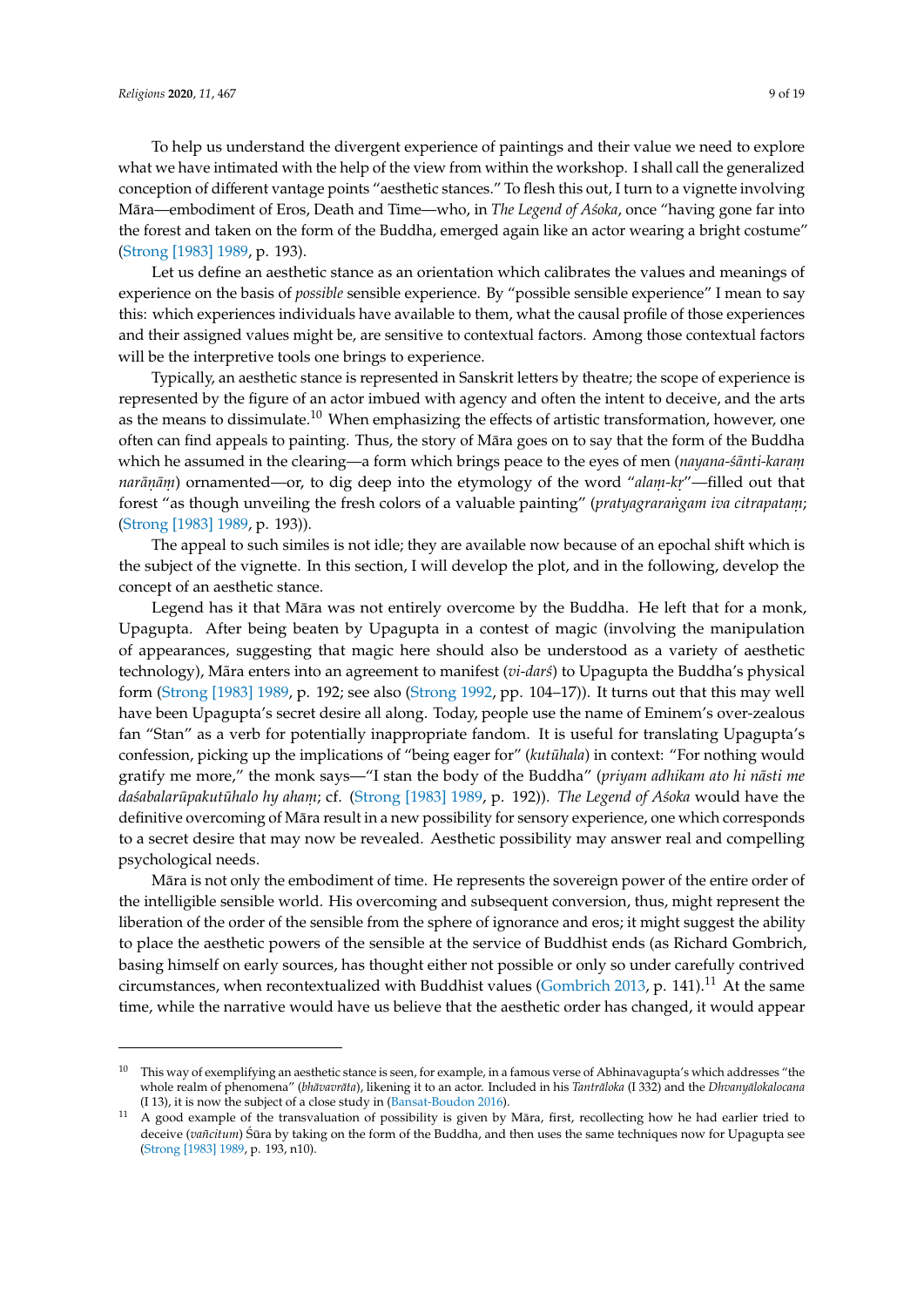that one has not left all the possible consequences of sensory experience of which the Buddha had warned. To see this, consider the deal which Upagupta struck with Mara. ¯

Māra had warned Upagupta not to bow down before him. Māra believes the caution warranted, because in manifesting the Buddha to Upagupta—while being, as it were, disguised as the Buddha (buddhanepathyadhāriṇaṃ)—respect for the Buddha will compel Upagupta to bow to him, Māra [\(Strong](#page-17-16) [1983] [1989,](#page-17-16) p. 192). Upagupta must overlook what Māra and, among modern scholars, Andy Rotman have recognized as the erotics of practice in Buddhist narrative [\(Rotman](#page-17-18) [2003\)](#page-17-18). Rotman is speaking of a genre of narratives of which *The Legend of A´soka* is an example; in these narratives, there is a recognition that certain valorized states of feeling—such as the grace of faith (*prasāda*) for Rotman [\(Rotman](#page-17-18) [2003,](#page-17-18) pp. 556–57), or the adoring estimation and respect exhibited towards to a superior with whom one is related (*gaurava*)*,* according to Mara, to take up the meta-poetic view of a character ¯ in the narrative—can compel individuals to action, bypassing deliberation. Such states register and transmit the overriding power of a certain class of sensible objects which are agents of such erotic power: Buddhas, or their images, or memorials, and so on. Can Upagupta keep his cool in the face of aesthetic power?

No. To begin with, he is anxious for the show [\(Strong](#page-17-16) [1983] [1989,](#page-17-16) p. 193), joyful when it begins, and moved to impertinence in the midst of it. Leaping to his feet, he curses, with joy in his heart: "Damn that pitiless impermanence!" cf. [\(Strong](#page-17-16) [1983] [1989,](#page-17-16) p. 194). That is said given his recognition of the inevitable truth to which as a monk he must acquiesce, but which truth has destroyed the beautiful form of the Buddha and thus robbed him of his chance to meet it in person [\(Strong](#page-17-16) [1983] [1989,](#page-17-16) p. 194). Emotions are running high, perhaps even holding him in ambivalence. But his censure elicits his acknowledgment of his distance from the Buddha's own time. Upagupta is still aware that he is dealing with a likeness and not the real thing [\(Strong \[1983\]](#page-17-16) [1989,](#page-17-16) p. 194).

He will soon lose even this much of meta-cognitive control over his experience: With a mind "intent on the contemplation of the Buddha . . . he came to think: 'I am seeing the Blessed One!'" cf. [\(Strong](#page-17-16) [1983] [1989,](#page-17-16) p. 194). "Contemplation" is the right word to translate *smrti* here, which in other contexts may mean "recollection" and more generally in Buddhist contemplative exercises a variety of attentive mindedness. But "contemplation" may potentially strike a misleading note: even if not remembering the Buddha, exactly, Upagupta is not simply directing his mind at what is present; he is *making present* the Buddha through the force of a particular variety of attention directed at the idea of the Buddha (*buddhāvalambitayā smrtyā*).

We watched Suddhodhana transition from seeing to remembering his son; Upagaputa moves from recalling the Buddha in contemplation to seeing him. He acts as if he is in the presence of the Buddha himself and not an image [\(Strong](#page-17-16) [1983] [1989,](#page-17-16) p. 195). There is an analogy being suggested here. Contemplation and aesthetics are twinned: The sense in which Upagupta can "see" what he was "thinking about" suggests an analogy with the way in which the mind, directed through memory at its intentional content—wherever temporally located, and whatever its existential status—is thought by some Buddhists to be able, under certain circumstances, to make that content experientially present [\(Swanson](#page-17-19) [2018,](#page-17-19) vol. III, p. 1620).

Sure enough, immersed in the aesthetically compelling presence of the Buddha, and as a function of the overriding agency of such experience (*buddhālambanaih*), "he forgot his agreement with Mara (samjñām vismrtya)" [\(Strong](#page-17-16) [1983] [1989,](#page-17-16) p. 195), "taking recourse," instead, "to the image of the Buddha (*buddhasamjñāmadhiṣthāya*)"—"thinking," in effect, as Strong has it, "that this image *was* the Buddha" [\(Strong](#page-17-16) [1983] [1989,](#page-17-16) p. 195). An aesthetic sign mediating what is absent (*saṃjñā*) can block out awareness of contracts with the living (*saṃjñā*). The upshot of which was that like a tree axed at the root, Upagupta fell with his whole body at Māra's feet.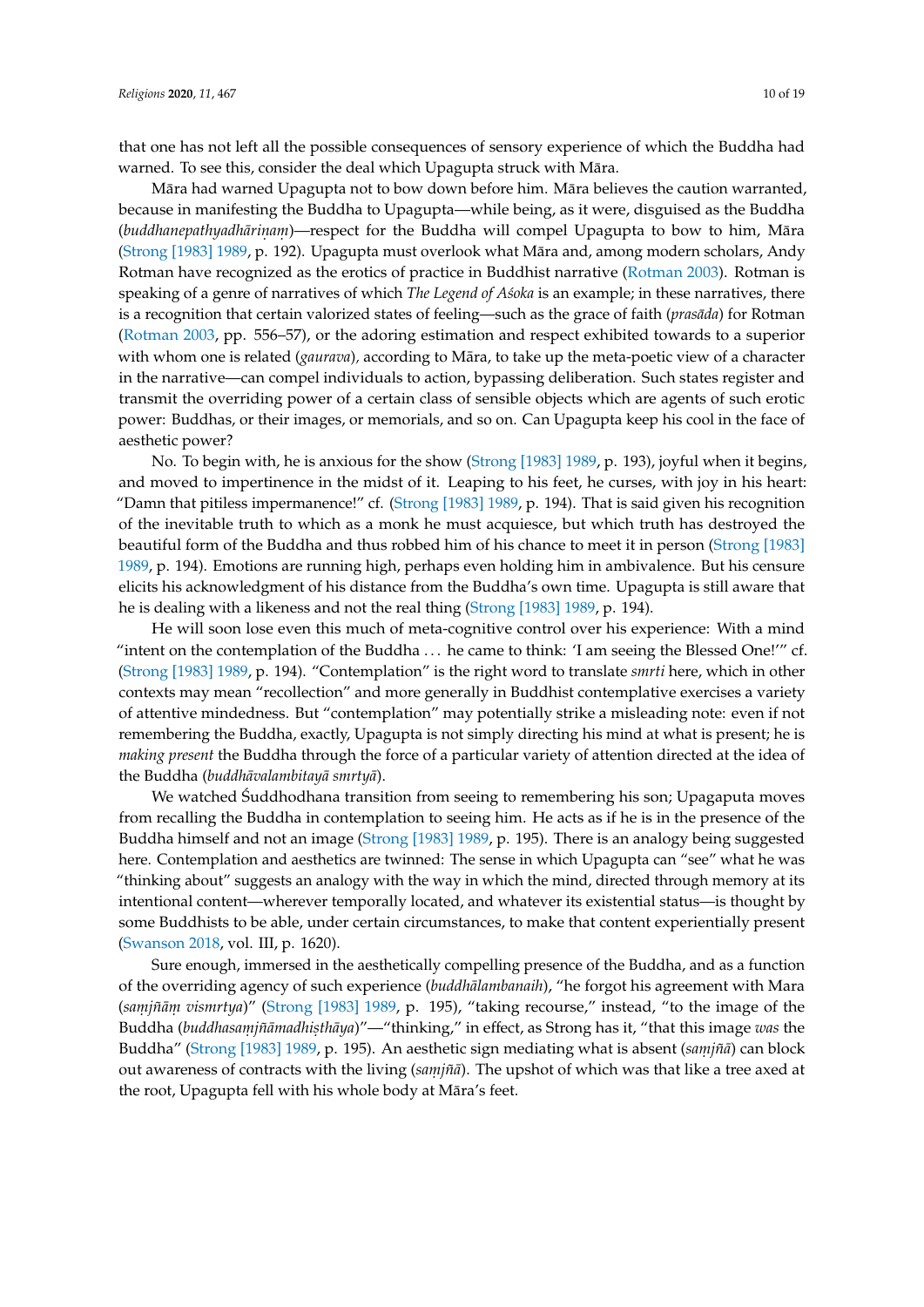#### **5. The Lessons of Aesthetic Power**

This meta-poetic moment offers us a reflection on aesthetic power. The aesthetic stance will help us make it explicit. An aesthetic stance on experience, the story intimates, involves a kind of twinning, twice over:

(a) An object x can seem to be y to some S.

And the one who experiences x to be y can seem to double as well:

(b) S, speaking of x experienced to be y, says first personally that P, where P is a proposition about his experience. And yet he may also be described, third personally, and from a different vantage point, as believing that ~P or as acting consistent with believing that ~P.

For example, Upagupta is shown as forgetting and saying he forgets. But when questioned by Māra, overwrought, "stammering," he says he did not forget. Embarrassed, he claims that it is not the case that he does not know (*vid*-)—note the convoluted phrasing—that the "Best of speakers has gone altogether to extinction like a fire swamped by water" [\(Strong](#page-17-16) [1983] [1989,](#page-17-16) p. 195). He claims, nonetheless, that being confronted with a figure gorgeous to the eye (*nayana-kāntim ākṛtim*), he bowed down to the Sage, and not to Māra ( $\frac{\text{Strong}}{\text{[1983]}}$  [1989,](#page-17-16) p. 195).

Whom shall we believe? Shall we acknowledge what Death and Desire, typically a liar, claims to see? Or shall we rely on the erstwhile honest Buddhist monk's report? The lesson of stances is that we cannot afford to ignore either. Some item x, we have said, is experienced to be y. Mara understands ¯ this to mean that y can be described in terms of  $x$ , the stuff of which it is made. The truth about  $x$  is known to the one who produces the work of art which presents x to be y. Presumably, such a stance can also keep in view y. Yet y, and not x, typically, is all that an observer of the work of art has in view, though there are conditions, as we have seen above, when characters pick up on the relationship between the work of art and the embodied conditions under which it is made.

We might put it like this: Māra is worried that Upagupta is adopting the wrong aesthetic stance because he is sliding from the stance of the painter, who maintains some perspective on the conditions for the production of experience, to the stance of the observer.<sup>12</sup> The observer, as we suggested, is ignorant of the truth of what he sees, and the truth of how an observer might potentially be transformed in the seeing. Furthermore, Māra declares for the priority of the stance of the artist on the basis of the transitivity of identity. If I am seeing y, and y is really x, then I am seeing x: "How is it that I am not revered when you bow down before me?" [\(Strong \[1983\]](#page-17-16) [1989,](#page-17-16) p. 195).

Upagupta's answer is an attempt to claim the epistemic merits of the stance of the observer on the basis of broadly cognitive awareness (*saṃjñā*): " . . . Seeing you here, wearing the form of the Lord of the World, I bowed to you, cognizant of the Sugata, but not cognizant of Mara" ( ¯ *marasa ¯ m. jñam an ¯ adrtya ¯ natah. sugatasam. jñaya¯*; cf. [\(Strong \[1983\]](#page-17-16) [1989,](#page-17-16) p. 196)).

Upagupta response involves a sophisticated appeal to phenomenology. "Being experientially directed at x" with a concept of x—or "being cognizant of x"—and "being in sensory contact with x" behave differently. Mara's claims might work for sensation, but not for complex experiences, in ¯ which one's analysis of content must be guided by modes of presentation. Upagupta is poised to

<sup>12</sup> My inspiration is taken from Sanskrit Buddhist narrative and philosophy rather than Sanskrit aesthetic theory. In the history of Indian aesthetics, it is unclear whether critics worked with the concept of stances on a single comprehensive reality involving observer, aesthetic process, and product, as I am here developing it [\(Pollock](#page-17-20) [2016,](#page-17-20) p. 26). Such stances are, however, commonly explored together in Yogācāra Buddhist thought with the help of the analogy of the magician, the illusion on stage, and the audience. On the analogy, see [\(Nagao](#page-17-21) [1991,](#page-17-21) p. 69). On the epistemic affordances of stances, see Prajñākaramati: "Just as someone in the audience whose eyes deceived by the power of a spell sees the visible hue of such things as an elephant manifested by the magician, whereas the magician sees its real nature, what is intrinsic to it, or its essence (yathā māyākāra-nirmita-hastyādi-rūpameva mantrādi-sāmarthya-vibhramita-locano janaḥ paśyati, māyākāras tu tatsvabhāvādinijam tat-svarūpam" ([Vaidya](#page-17-22) [1960,](#page-17-22) p. 180); on Bodhicaryāvatāra 9.5. The magician is analogized to a yogi and the audience to untutored people. My thanks to Eyal Aviv for this reference. In the Lankāvatāra (verse 126 in ([Suzuki](#page-17-1) [1932,](#page-17-1) p. 236)) magic and painting are used as comparable and continuous analogies for sensible experience.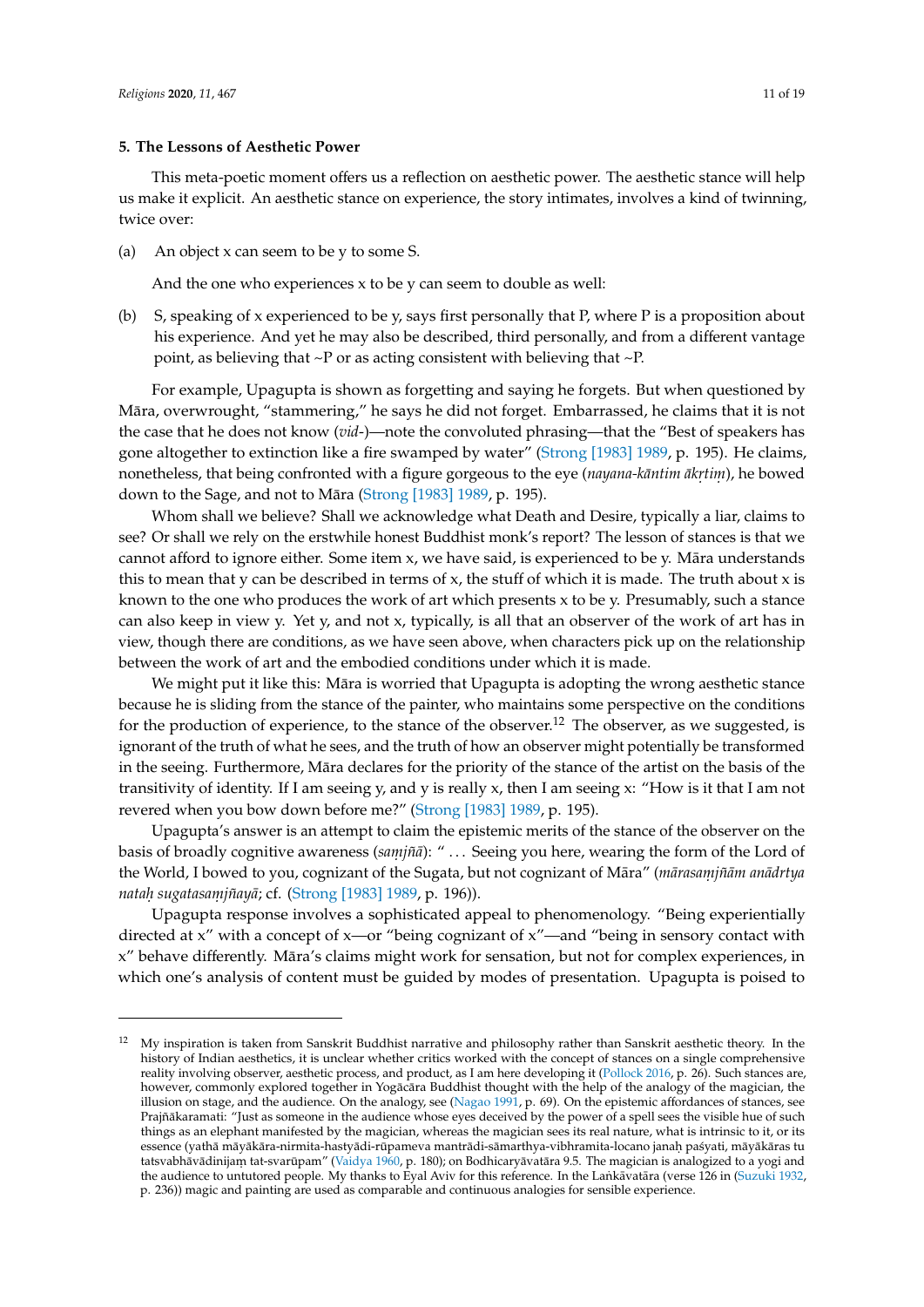generalize: this feature of the experience of the artwork in fact generalizes to the sphere of culture and values more broadly. Cultured people everywhere recognize the wisdom in focusing on content and not constituting matter; as the author of the *Suhrl . lekha* says, "Just as the wise venerate a statue of the Sugata even when it is made out of wood (*dārumayī hy api pratimā sampūjyate*) regardless of how it's been made; just so, even if the poems are deficient, since they're based on expressions of the true Dharma, don't write them off" (See verse 2 in [\(Tendzin](#page-17-23) [2002\)](#page-17-23)). Such an attitude may be found even outside of the realm of the wise and art-critics. Upagaputa appeals to the phenomenon of cognitive direction in the anthropology of worship: "Men bow down to clay images of the gods, conscious of the fact that what they worship is the god and not the clay cf. [\(Strong \[1983\]](#page-17-16) [1989,](#page-17-16) p. 196)."

Upagupta's claim is that where aesthetic and cultural experience is concerned, constitution is not identity. It might make sense, though that last generalization is tenuous: Do people really direct their attention at god and not the god here, located in this spatio-temporal region, exactly overlapping with the figure made of clay? Is Upagupta's stance honest to his own experience? Not without folding into his account a place for ambivalence, the two-fold twinning, which I outlined above.

We might now describe it like this: we are partly rational creatures directed by our narrowly specified cognitive attitudes (such as beliefs) and reasons. (When Upagupta, for example, says that he knows the truth about the Buddha, or is in full possession of the normatively evaluable content of his perception: "I am aware of seeing y when I see x"). But the rational does not exhaust our responses. Thus, Upagupta may believe that he is looking on a representation, or an enactment of the Buddha, but—in the words of Tamara Gendler—he may yet *alieve* that he was in the presence of the Buddha—as when he completely forgot Māra, his agreement, and in some way, even the truth of the Buddha's passing and the truth of impermanence. The artistic transformation invokes or triggers a mechanism which runs along in a way discordant with the explicit avowal—but not because of misrepresentation. Aliefs are a dimension of us: they are contentful, feeling sustaining, action eliciting, and even conscious, but they work differently than beliefs, and they are not disclosed by the contents of beliefs [\(Gendler](#page-16-17) [2008\)](#page-16-17).

Part of what Gendler has called alief, the anthropologists of the folklore of children, Iona and Peter Opie [\(Opie and Opie](#page-17-24) [2001,](#page-17-24) p. 206), earlier recognized and called "half belief." To half believe P is to act as if P were true while disavowing explicit commitment that P is the case. Does, then, Upagupta half believe in the presence of the Buddha? If so, Upagupta need not have disbelieved in impermanence and the Buddha's passing away in order to have alieved in the presence of the Buddha.

It is less important to capture Upagupta's ambivalent mental state with a single word than it is to see this. (The word "believe," as Paul Veyne memorably put it, "can mean so many things," especially when dealing with the contents of custom and ritual and the products of imagination more generally [\(Veyne](#page-18-1) [1988,](#page-18-1) p. 1).) The kind of multifaced mental states that talk of aliefs or half beliefs seek to elucidate is highlighted in Sanskrit in connection with stories concerned with the overriding power of paintings and other representatives of imaginative creations: according to the narrative, art and the aesthetic orders of the sensible seem to environ us more subtly and to operate on a dimension of our conscious lives more subtle than the debates of philosophers might allow us to see.

#### **6. Paintings in Time and Space**

Medieval Indian philosophers debated the following point: are gods identical to the material likenesses which house them [\(Grano](#page-16-6)ff [2004\)](#page-16-6)? We saw Māra and Upagupta struggle with this very issue. But it raises a question: how is the relationship between the painting and its constituting material realized in figurative appeals to painting?

The author of the *Suhrllekha* appealed to an extreme view which would have it that the content can and ought to float free of the material properties of the vehicle. When taking up the perspective of the master-painter, analyzing what we are directed at, the painting does not appear to have been present in the constituting parts (2.117; cf. [\(Suzuki](#page-17-1) [1932,](#page-17-1) pp. 43–44)). Can the order of the sensible represented by the artwork float free of its material?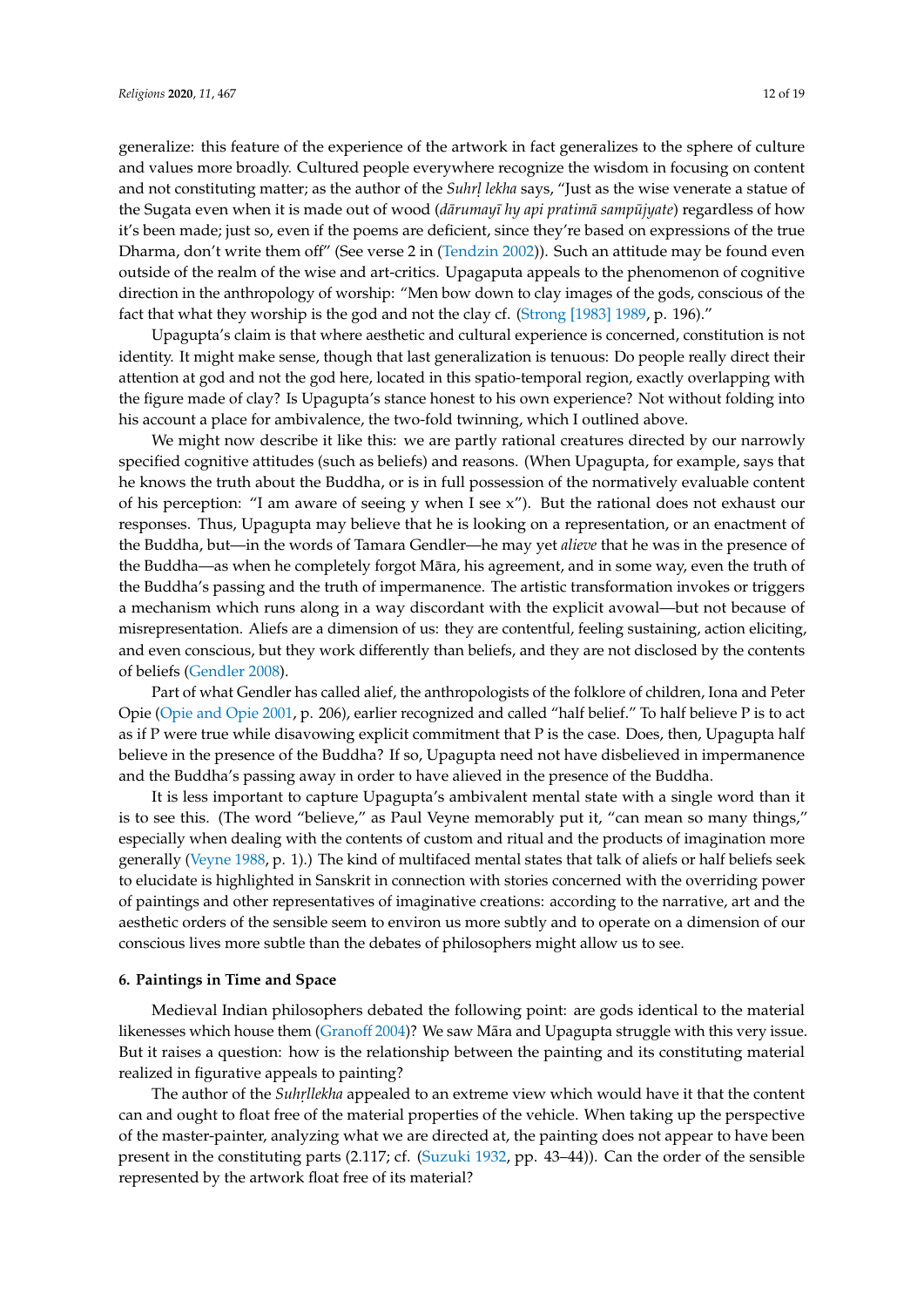At the same time, the materiality is important to the nature of painting. It is typically invoked in figurations of the world as painting: "Conditioning is an artist; existence its canvas, and it gets wiped out by that fickle lady, transience, as if in pique" [\(Khoroche](#page-17-5) [2017,](#page-17-5) p. 54). Painting is something which survives precariously, subject to environmental pressures as well as whims of other subjects. Again, Haribhatta: "Paint on a picture diminishes, so too man's lease of life, however well-nursed" [\(Khoroche](#page-17-5) [2017,](#page-17-5) p. 55).

In the eleventh century, Somendra characterizes his father's work, the polymath Kṣemendra's *Avadānakalpalatā* with a meditation on the differences among materials. He is speaking of Buddhist dwellings, concealed within which lie treasures:

Our eyes were enamored of the splendor of these walls once dappled with pictures: every one of these monastic dwellings has been ruined with time  $\ldots$  <sup>13</sup>

Somendra is writing in a story appended to his father's work, left incomplete at the inauspicious 107 tales. He is writing, in part, the story of the composition of the work, a work we are told was partly inspired by the depiction of the lives of the Buddha in paintings on the walls of a monastery: "But my father's work, buttressed with the weight of meaning—a work of merit, delightful and true—this integral of lives rendered with Sarasvatī's brush and a wide palette, this *dwelling* will not fail; not now, not at the dissolution of an age with the confounding waters, the bright-quick levity of fire."<sup>14</sup>

The work was commissioned and conceived by monks, in the company of Ksemendra (a Śaiva devotee), partly due to the recognition of the end of the monuments. The word "vihara" which I have translated as "dwelling" is a complex word. Unlike the word "monastery," "vihara," whose verbal roots can literally mean "to spend or pass time," enjoys complex associations with courtly and urban cultures of leisure and *pleasure*. Vihāras were beautiful. They were also themselves prospects, chosen for the charms of their location, and the perspectives they offered of the landscapes outside of urban centers. Gregory Schopen summarizes the matter by speaking of them as related to gardens, equally "an object of view and the goal of, quite literally, sight-seeing excursions, especially by ladies" [\(Schopen](#page-17-25) [2006,](#page-17-25) p. 497). They are sites which are wonders and which contain wonders, typically gardens and paintings, and specifically portraits [\(Lalou](#page-17-26) [1930;](#page-17-26) [Schopen](#page-17-25) [2006,](#page-17-25) pp. 496–97). The vihāra, then, is an extension of the world of urban sophisticates, the upper floor of whose dwellings in stories if not in reality "[were] embellished with paintings, glowing in lamplight" [\(Khoroche](#page-17-5) [2017,](#page-17-5) 8.24).

It is of course possible to wonder at the presence of paintings. It is said, for example, that snide comments were made of images of people depicted on the walls of monks' cells [\(DeCaroli](#page-16-4) [2015,](#page-16-4) p. 57; n29, 200; quoting a variety of sources.) But paintings, metaphorically, and in reality, served to render intelligible the attractiveness of virtue. This is subtly attested to not only in historical record, but in the history of metaphor. As when Mātrceta in verse 48 of his *Letter to Kaniska* writes, "For the sake of the matchless ladder that leads to heaven and liberation, always gather together in the temples the great works of art that merit produces" [\(Hahn](#page-16-18) [1999,](#page-16-18) p. 29). Such a figure uses painting (and the culture of urban sophistication) to bridge what Peter Brown, speaking of Christianity in Rome in the fourth century C.E., called "the two incommensurables": this worldly wealth and the afterlife [\(Brown](#page-16-19) [2012,](#page-16-19) pp. 85–86). For Somendra, the order of incommensurability is between an order in time and one which is not. The bridge from painting to literature is one which takes us out of time.

Consider that last line, which invokes a different order of time for the literary work, the end of a cosmic eon. The monasteries themselves, and their paintings and wisdom they embody, have suffered a premature end because of their material constitution. To last, they must be transposed from one medium to another.

<sup>&</sup>lt;sup>13</sup> samsakta-netrāmrta-citra-citrāh kālena te te 'pi vigatā vihārāh (11c–d); [\(Vaidya](#page-17-27) [1959,](#page-17-27) vol. II, p. 566).<br>.

<sup>&</sup>lt;sup>14</sup> Verses 11cd–13ab: samsakta-netrāmrta-citra-citrāh kālena te te 'pi vigatā vihārāh (11c–d)|sarasvatītūlikayā vicitra-varna-kramaih saṃkalitāvadānah||tātena yoyaṃ vihito mahārthaih sannandanapunyamayo vihārah|na tasya nāśo ′sti yugaksaye ′pi *jalānalollāsapariplavena*||(13ab)||. In [\(Vaidya](#page-17-27) [1959,](#page-17-27) vol. II, p. 566). From Somendra's introduction to the story of *Jīmūtavāhana*. This image has not gone unnoticed. See the editors' remarks in [\(Das and Vidyabhushana](#page-16-20) [1888,](#page-16-20) p. vii; [Shukla](#page-17-28) [1990,](#page-17-28) p. 80).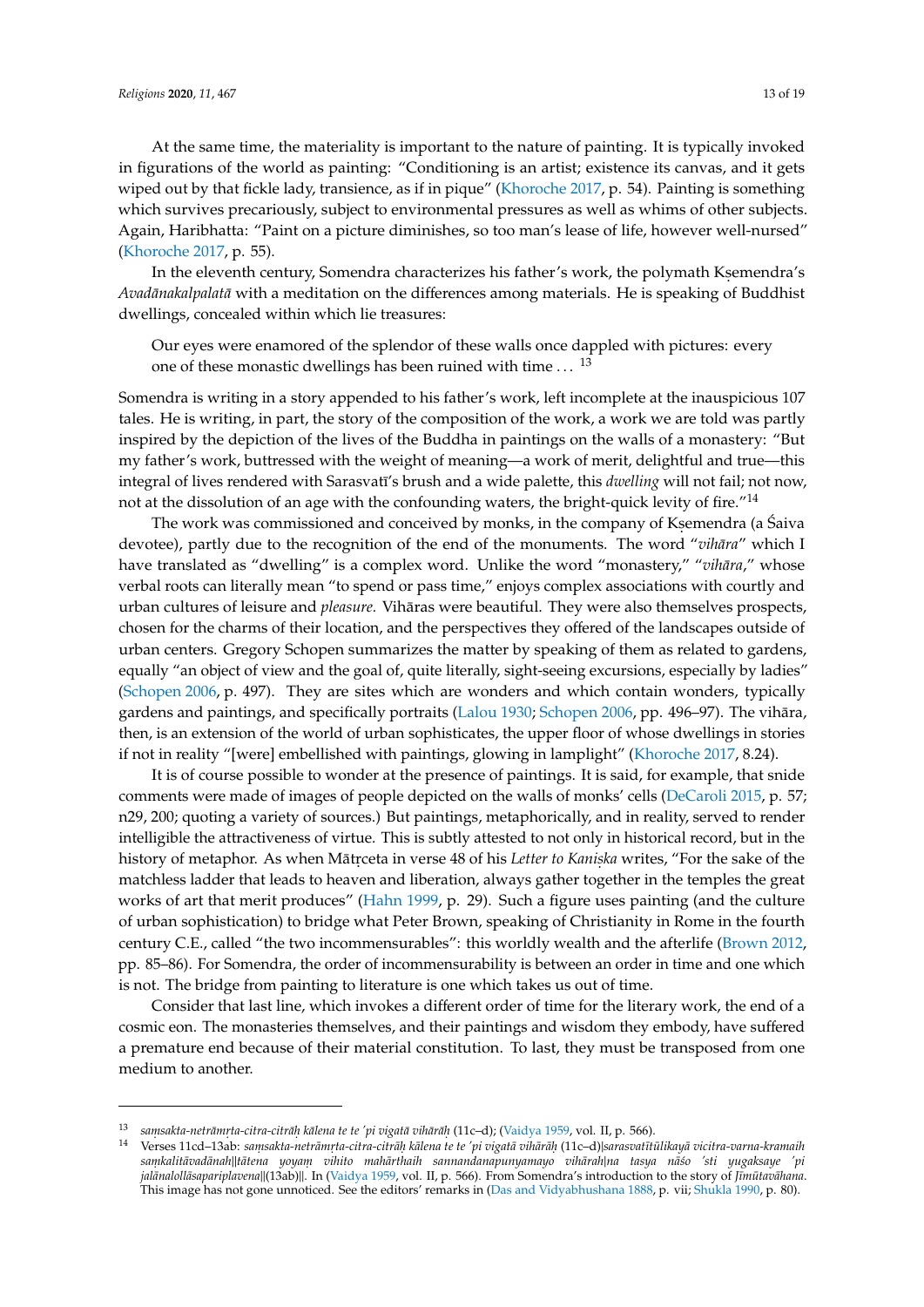Such transposition is not, of course, unique. Anne Carson reminds us that the novelist Longinus (2nd–3rd Century C.E.) prefaces his novel *Daphnis and Chloe* with the statement that he was moved to write the work because he encountered "a painted image of the history of Eros" [\(Carson](#page-16-21) [1986] [1998,](#page-16-21) p. 86). In Longinus' case, it was a longing for the most beautiful thing he had seen which made him attempt the transposition. He wished to create a seductive rival, thus ensuring that his work would reproduce and enact the nature of Eros. Somendra has characterized his father as invested in a transposition as well. It is one that also mimes its subject matter in a way. The life of an awakening being is self-consciously lived to perdure over time. The genre of stories which do such lives justice is trans-temporal, constituted of surprising connections spanning lifetimes. The word translated above as "integral" (*samkalita*) might be taken to mean more simply "a heap" or "a multitude." In Indian, mathematics the word is used to mean the sum of a progression and not simply an unstructured multiplicity. The book of these lives is not mere sequence but a progression. Somendra's verse seems to use the resonance of this to construct the following suggestion of an argument: Just as the life of an awakening being does not come to an end at the end of a single lifetime, the work should not come to an end at the end of an epoch. A Buddha's life is not parceled out in physically discrete portions: if treated as a causally connected sequence of many lives, it may not be best thought of as something enduring through time by being present, like a substance, in its entirety at every single discrete time. Neither, then, should the text devoted to such a being.

#### **7. Conclusions**

It would be wrong to conclude from the case Somendra makes for literature that painting was not valued. Indeed, one might draw quite the opposite conclusion. The case against painting needed to be made because of the outsized influence of painting. It is, in particular, the environing sense of paintings that appears to have invited comparison. We can dwell with paintings and among them; we can even inhabit them, in structures which enclose us, as in murals. Can one live environed in literature this way?

That is the case Somendra wishes to suggest he can make. We find intimations of it elsewhere in Sanskrit literature as well. In the striking opening of the *Gītagovinda*, there is the suggestion that the goddess of speech (*vāg devatā*), or literature more broadly, might make of a poet's heart and mind a habitation: Palaces are adorned with murals depicting in multifaceted ways as befits visual art the exploits of the gods; a poet's mind can be like this, in the form of stories of the gods, variegated with the whole array of devices available to poets (*vāg-devatā-carita-citrita-citta-sadmā*; cf. [\(Miller](#page-17-29) [1977,](#page-17-29) p. 69).<sup>15</sup> This echoes Somendra's talk of Saravastī's brush: at some point, a literary work came to be a place, like paintings, within which to dwell.

Haribhatta says this when closing his prologue to his *Garland of Former Lives of the Buddha (Jatakam ¯ ala) ¯* :

A preacher first expounds a saying of the Buddha then, as if lighting up a picture gallery with a lamp, illuminates it further by recounting a story of the Bodhisattva in a former life (*jātaka*), and thereby fills the minds of his audience with enormous joy. [\(Khoroche](#page-17-5) [2017,](#page-17-5) p. 10.)

Haribhatta, like Kṣemendra, hailed from Kashmir see [\(Hahn](#page-16-22) [2011,](#page-16-22) p. v), though he lived much earlier, perhaps flourishing as early as the beginning of the 5th century C.E. This is one of two remarkable images used by Haribhatta in his prologue with which I would like to conclude. This image tells us that to narrate a life is an epistemically significant act, like lighting up a gallery with a lamp. It tells us that the stories themselves, the narrated contents, are like paintings in that gallery. Jointly, they form an epistemic environment, one in which the movement, as it were, of narration, can bring the still

 $15$  My thanks to Phyllis Granoff for helping me get clearer on my interpretation of this suggestive analogy. Any remaining confusion, of course, is my own.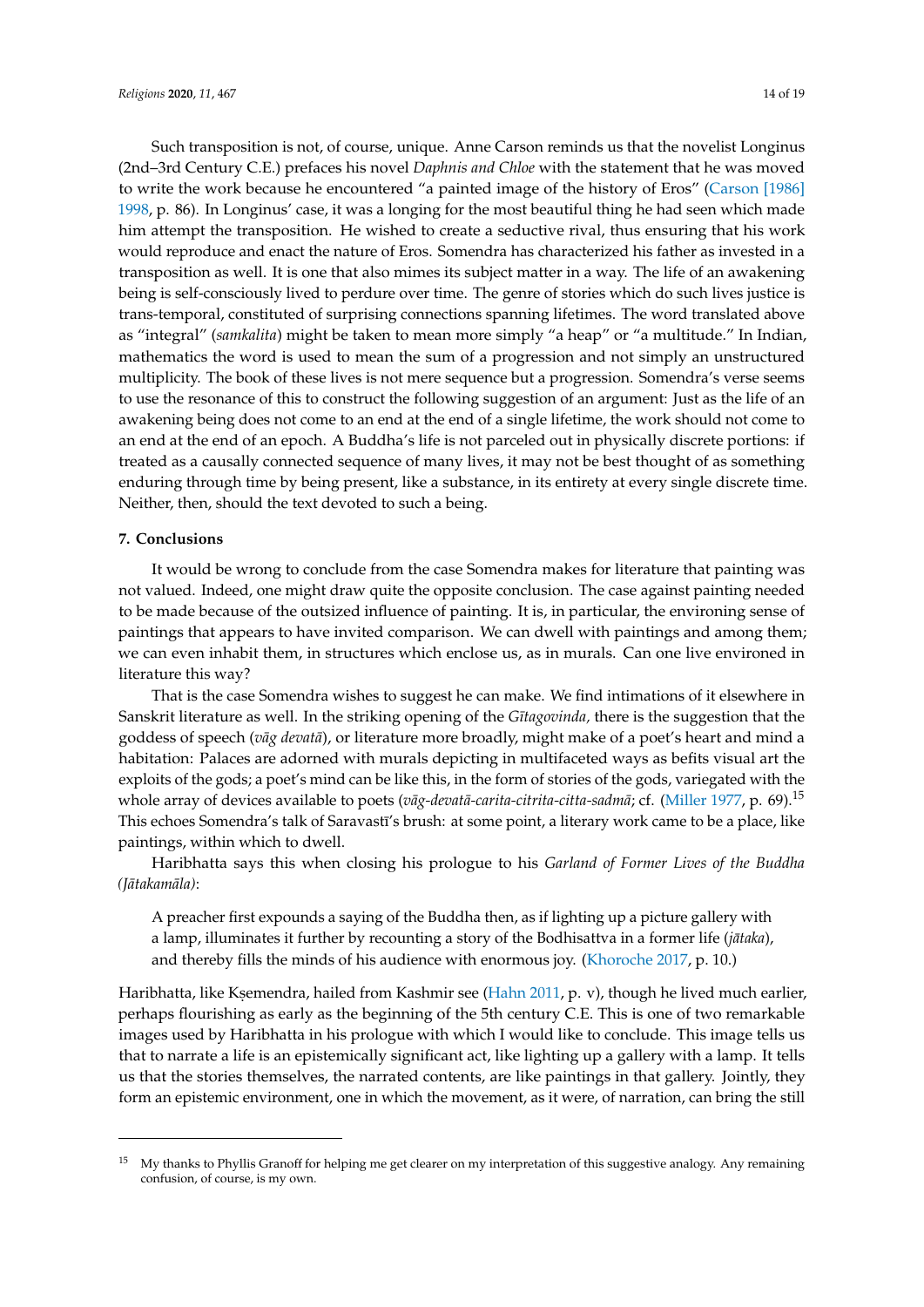representations to life and so disclose something of value for our own. The mood is not didactic. Or, at least, discovery can bring with it joy.

There is another point to be made. Somendra intimated that painting, unlike what was made of words, was bound to a certain order of time; its materiality rendered it subject to degradation. But just as the *Lankāvatāra* argued that painting is not contained within its parts, painting is an activity not exhausted by its products. This allow us another valuation with respect to time, one which Haribhatta provides in his first appeal to art in the prologue.

To prepare for it, I would like to consider the philosopher Robert Nozick's observation that a portrait differs from a photograph in terms of the quantities of time each embodies [\(Nozick](#page-17-30) [1989,](#page-17-30) p. 13). A snapshot shows us what was captured at one moment of time. A portrait takes time to make and to view. Over the extended hours it can take to make, a painter can interweave and collocate different psychological and physical features of the subject and light and line available at different times. The process is not mechanical. The master painter also incorporates understanding of the subject beyond what the visible surface shows based on behaviors observed over time. Finally, "the painter concentrates a person over an extended time into a presence at one moment that, however, cannot be taken in fully in a moment" [\(Nozick](#page-17-30) [1989,](#page-17-30) p. 13).

Why does this matter? Did the portrait artist in ancient India ever thus try to capture a likeness? The evidence is unclear, as portraits of individuals and not types do appear in narrative [\(Dehejia](#page-16-23) [1998;](#page-16-23) [Grano](#page-16-5)ff [2001\)](#page-16-5); it is perhaps clear, however, that "verisimilitude . . . was not the ruling principle in commemorative portrait figures of aristocratic or royal ancestors" [\(Dehejia](#page-16-23) [1998,](#page-16-23) p. 41).<sup>16</sup> I raise the issue of portraiture here and Nozick's observations not to stress verisimilitude. I wish to stress that the activity of painting as a craft involves a salutary focus on repetition: $17$  it is repetition of a form associated with the original over a long period of time which concentrates a person into a stable image. That is how Haribhatta chose to emphasize the virtues of *the painting* of portraits in the prologue (Verse 5 in [\(Khoroche](#page-17-5) [2017,](#page-17-5) p. 9)):

In the course of recounting the Buddha's deeds before he was born as Suddhodhana's son, I will surely become adept at celebrating his wonderful virtues. With a mind unencumbered, thanks to the fluency gained through constant practice, does the artist not draw a lovely form?

I cite Haribhatta in conclusion because he offers us a very different way of calibrating the relationship of art, literature and life. In his prologue the virtues of painting serve as the exemplar for the virtues necessary to understanding two distinct spheres of activity. The explicit analogy is this: We may think of the act of composition here in terms of an example provided by art. But there is also the further implicit suggestion—we may think of life itself that way.

The genre of literature at issue here—the many lives lived by the awakening being in pursuit of moral and cognitive excellence—is understood by Haribhatta as portraiture, involving by way of preparation and execution going over, again and again, the same form. That is surely not obvious. Somendra, introducing Kṣemendra's work, described the genre as "an integral of lives." I argued that it suggested continuity and development. But does it connote the kind of repetition Haribhatta has invoked? The Buddhist philosopher Buddhaghosa thought of the lives as the ripening or maturing

I owe to a learned reviewer a very helpful note which I reproduce here with very light editing for compression. The upshot of the note is that while there is truth in maintaining that prototypes for a subject in a portrait or painting would have come from idealizations or people alive at the painter's time (and not necessarily from the time of the subject), there may yet be portraits of individuals based on actual likenesses in some Indian paintings: "[A]mong many mural paintings in the cave no. 17 [we find] the story of Udāyin and Gupta ... They are portrayed as having a happy time in their palace in the presence of many servants; and among them . . . is [one serving them wine and] dressed like Sasanian . . . holding a Sasanian wine jar. His discreet intrusion into the image is quite remarkable. There are many other representations of Persians of this type in Ajanta's paintings. It can still be said that no one in the 5th century CE knew what Udayin and Gupta looked like, but the painter was in direct contact with the Persian merchant who may have commissioned the painting." For the painting, the reviewer cites [\(Schlinglo](#page-17-31)ff [2013,](#page-17-31) pp. 399–401). I am extremely grateful for this note and reference.

<sup>&</sup>lt;sup>17</sup> I thank an anonymous referee for urging clarity on this point.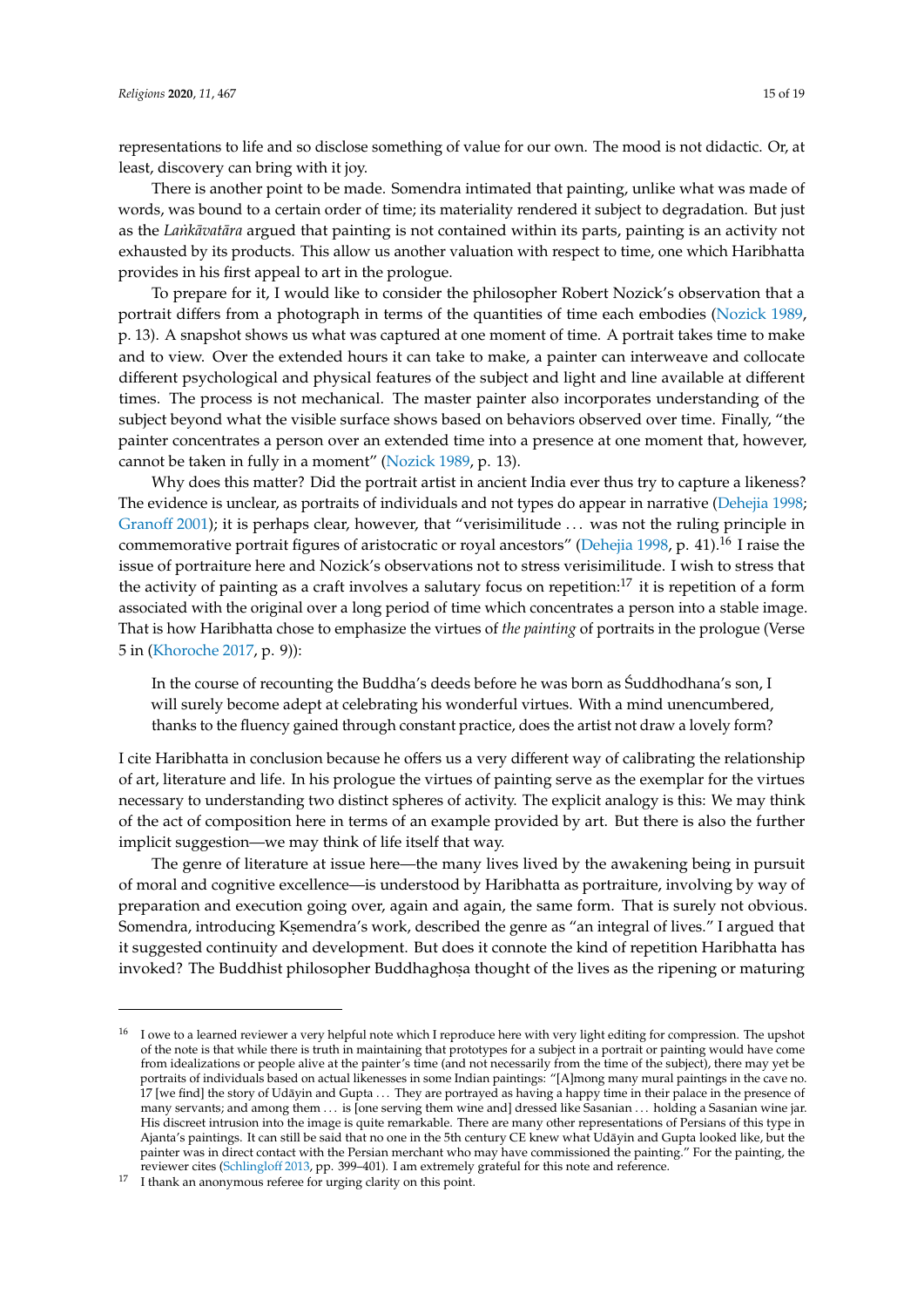(*paripācita*) of excellences, such as, for example, the variety of knowledge embodied in Abhidhamma [\(Heim](#page-16-24) [2014,](#page-16-24) p. 184). That suggests a process of development, or transformation. Repetition is key, though perhaps not on its own sufficient.

Notably, Dharmakīrti and Kumārila when debating the idea of infinite perfection entailed by the notion of a being like the Buddha, take up the idea of repetition—specifically, they consider the notion that repetition (as in exercise) can develop a faculty or capacity indefinitely beyond natural limits [\(Inami](#page-16-25) [1986,](#page-16-25) *Tattvasangraha v*.3167–68; [Kataoka](#page-17-32) [2003,](#page-17-32) p. 14). I will follow Dharmakīrti's analysis (outlined by [Franco](#page-16-26) [1997,](#page-16-26) p. 6). Here, effortful repetition of some activity p, based on some support Y, increases the facility with which p can be carried out and the capacity of the faculty involved in p. (These conditions also serve to limit it. Because of effort, and because of its basis, it cannot be infinite.)

For Dharmakīrti, not unlike Buddhaghosa, the process of perfection is spontaneous and unguided. It is a process of transformation. One of his examples is oxidation (*jāraṇa*; see [\(Franco](#page-16-26) [1997,](#page-16-26) p. 7)): Once begun, such a process continues indefinitely because it does not depend on repeated *e*ff*ort*. Thus, despite involving repetition, it becomes unlike portraiture, which involves repetition of effort. But portraiture also involves epistemic development, as Nozick points out. Its epistemic gains are not simply additive but disclosive: What was there at the beginning may not be seen until later. It is in this way that sketching, perhaps not unlike memorizing a text, but quite unlike oxidization, involves bringing something into view by means of time.

But there is also the suggestion that life—the lives of the best among us—can be thought of in aesthetic terms. Here, the source for the aesthetic interpretation of life does not devolve from consideration of sensible experience but discipline. We ought to live, in this view, as if our live now were a studied exercise, a sketch of a life to come.

It is possible that Haribhatta had once been a painter [\(Khoroche](#page-17-5) [2017,](#page-17-5) p. 7; n6, 228); perhaps this drives his comfort in so valuing art as a source for interpreting the ethical discipline of awakening beings. Buddhism in general does not appear to have always been so comfortable with it [\(Gombrich](#page-16-15) [2013\)](#page-16-15). But as we saw above with the story of the conquest of Mara, in time, different aesthetic stances and different valuations of such stances came to be available to Buddhists to experience and to pursue.

Whatever the reason, Haribhatta turns on its head the worry with which I began, that life can seem to approximate a painting too closely. We may consider the continuity of life and painting not only when we are dispossessed of sensibility, feeling, and activity, as Suddhodhana thought was true of the Buddha. Rather, it can be because life, like the making of art, takes time. To bring ourselves into being through ethical discipline, and to observe ourselves come into being, takes time. This attitude to time is unlike memory of past events; but the studied repetition involved with sketching an ideal again and again might be a little like memory of what is present; or the variety of presence of mind, or mindfulness, theorized in Buddhist scholasticism as the ability to keep what is before one from dropping from view. But this might be to grasp the connection the wrong way around: we might have to make the most of such connections by reinterpreting the familiar, Buddhism, with the relatively unfamiliar. For, if I read the bold promise of Haribhatta's analogy, it is the craft and virtues in painting which can provide Buddhists with the virtues and the experiences to make sense of their attempt to bring into being possible (and possibly beautiful) lives.

**Funding:** This research received no external funding.

**Acknowledgments:** I am grateful to Phyllis Granoff and Sonya Rhies Mace for invaluable feedback and encouragement; I thank Wendy Doniger for perspective, and the anonymous referees for their valuable comments, criticism, and corrections.

**Conflicts of Interest:** The author declares no conflict of interest.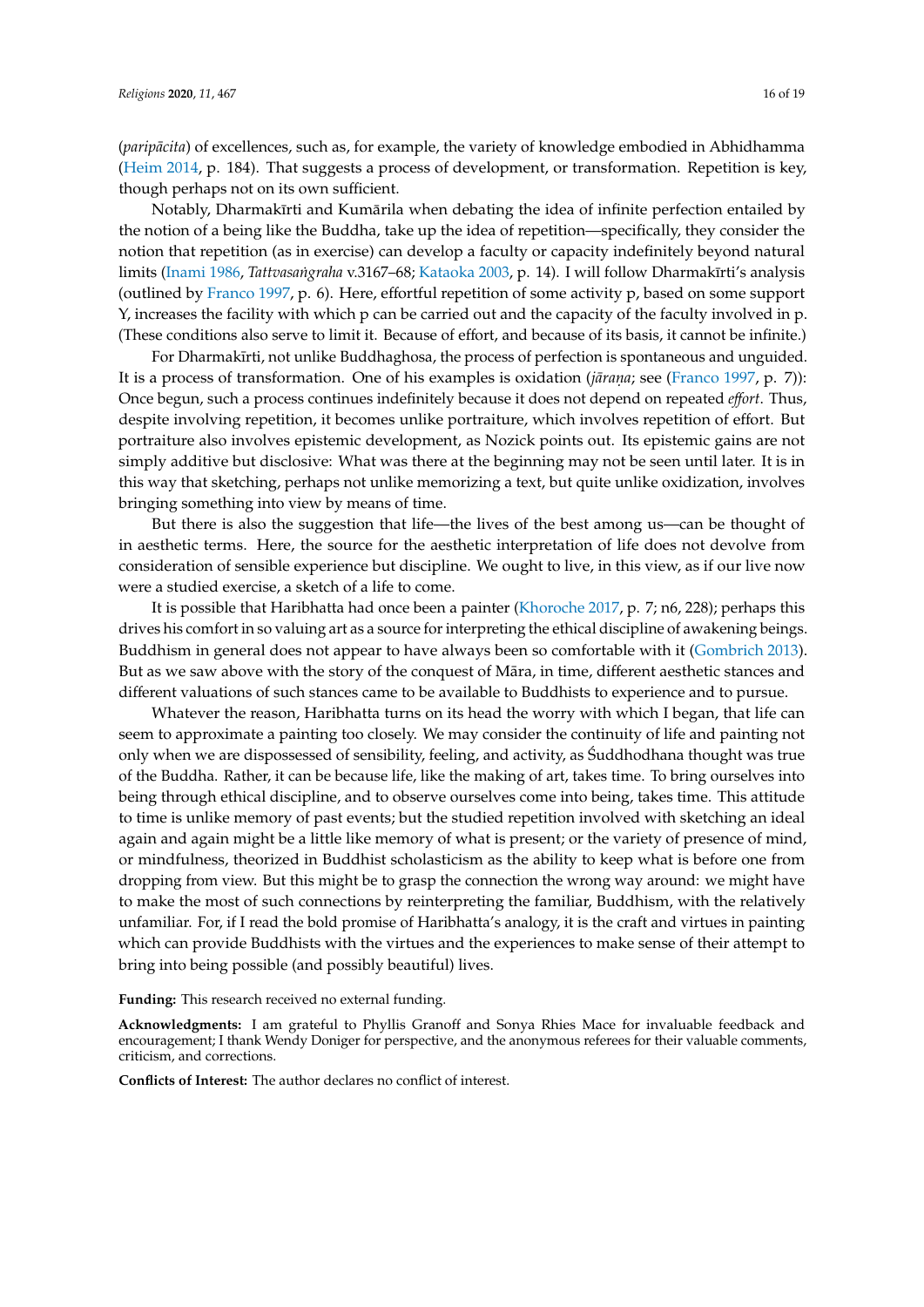### **References**

<span id="page-16-16"></span>Bansat-Boudon, Lyne. 2016. The World on Show, Or Sensibility in Disguise: Philosophical and Aesthetic Issues in a Stanza by Abhinavagupta (*Tantraloka ¯* I 332, *Locana ad Dhvanyaloka ¯* I 13). In *Around Abhinavagupta: Aspects of the Intellectual History of Kashmir from the Ninth to the Eleventh Century*. Edited by Eli Franco and Isabelle Ratié. Leipzig: Lit Verlag.

<span id="page-16-14"></span>Bhavabhuti. 2007. *Rama's Last Act*. Translated by Sheldon Pollock. New York: New York University Press.

- <span id="page-16-0"></span>Bodhi, Bhikkhu. 2000. *The Connected Discourses of the Buddha: A Translation of the Samyutta Nikāya*. Somerville: Wisdom Publications.
- <span id="page-16-19"></span>Brown, Peter. 2012. *Through the Eye of a Needle: Wealth, the Fall of Rome, and The Making of Christianity in the West, 350–550 A.D*. Princeton and Oxford: Princeton University Press.
- <span id="page-16-21"></span>Carson, Anne. 1998. *Eros: The Bittersweet*. Champaign and London: Dalkey Archive Press, Original Edition: Princeton: Princeton University Press. First published 1986.
- <span id="page-16-20"></span>Das, Sarat Chandra, and Pandit Hari Mohan Vidyabhushana, eds. 1888. *Avadana Kalpalat ¯ a: A Collection of Legendary ¯ Stories about the Bodhisattvas by Kshemendra*. Calcutta: Bibliotecha Indica, vol. I.
- <span id="page-16-3"></span>Davidson, Ronald M. 2019. Revisiting the Mañjuśrimūlakalpa's Painting Chapters. In Reasons and Lives in Buddhist *Traditions: Studies in Honor of Matthew Kapstein*. Edited by Dan Arnold, Cécile Ducher and Pierre-Julien Harter. Somerville: Wisdom, pp. 71–85.
- <span id="page-16-4"></span>DeCaroli, Robert. 2015. *Image Problems: The Origin and Development of the Buddha's Image in Early South Asia*. Seattle and London: University of Washington Press.
- <span id="page-16-23"></span>Dehejia, Vidya. 1998. The Very Idea of a Portrait. *Ars Orientalis* 28: 40–48.
- <span id="page-16-26"></span>Franco, Eli. 1997. *Dharmakīrti on Compassion and Rebirth*. Vienna: University of Vienna.
- <span id="page-16-17"></span><span id="page-16-13"></span>Freud, Lucien. 1954. Some Thoughts on Painting. *Encounter* III: 23–24.
- Gendler, Tamara Szabó. 2008. Alief and Belief. *The Journal of Philosophy* 105: 634–63. [\[CrossRef\]](http://dx.doi.org/10.5840/jphil20081051025)
- <span id="page-16-15"></span>Gombrich, Richard. 2013. Buddhist Aesthetics? *Journal of the Oxford Center for Buddhist Studies* 5: 136–60. [\[CrossRef\]](http://dx.doi.org/10.1558/rosa.v8i1.83)
- <span id="page-16-5"></span>Granoff, Phyllis. 2001. Portraits, Likenesses and Looking Glasses: Some Literary and Philosophical Reflections on Representation and Art in Medieval India. In *Representation in Religion: Studies in Honor of Moshe Barasch*. Edited by Jan Assmann and Albert I. Baumgartner. Leiden: Brill, pp. 63–105.
- <span id="page-16-6"></span>Granoff, Phyllis. 2004. Images and Their Ritual Use in Medieval India: Hesitations and Contradictions. In *Text and Contexts: Images in Asian Religions*. Edited by Phyllis Granoff and Koichi Shinohara. Vancouver: UBC Press, pp. 19–55.
- <span id="page-16-7"></span>Granoff, Phyllis. 2020. Coloring the World: Some Thoughts from Jain and Buddhist Narratives. *Religions* 11: 9. [\[CrossRef\]](http://dx.doi.org/10.3390/rel11010009)
- <span id="page-16-22"></span><span id="page-16-18"></span>Hahn, Michael. 1999. *Invitation to Enlightenment*. Berkeley: Dharma Publishing.
- Hahn, Michael. 2011. Poetical Visions of the Buddha's Former Lives: Seventeen Legends from Haribhatta's Jātakamālā. New Delhi: Aditya Prakashan.
- <span id="page-16-11"></span>Hall, Bruce Cameron. 1983. "Vasubandhu on Aggregates, Spheres, and Components": Being Chapter One of the *Abhidharmako´sa*. Ph.D. dissertation, Harvard University, Cambridge, MA, USA.
- <span id="page-16-10"></span><span id="page-16-1"></span>Hallisey, Charles. 2015. *Therigatha: Poems of the First Buddhist Women*. Cambridge: Harvard University Press.
- Hamar, Imre. 2014. The Metaphor of the Painter in the Avataṃsaka-sūtra and its Chinese Interpretation. *SOS* 13: 175–98.
- <span id="page-16-24"></span>Heim, Maria. 2014. *The Forerunner of All Things: Buddhaghosa on Mind, Intention and Agency*. Oxford: Oxford University Press.
- <span id="page-16-9"></span>Horner, I. B. 2004. *The Book of the Discipline (Vinaya Pitaka): Volume II (Suttavibhanga)*. Oxford: Pali Text Society.
- <span id="page-16-25"></span><span id="page-16-12"></span>Inami, Masahiro. 1986. Dharmakīrti no Jiho no Shujǔ no Giron. Journal of Indian and Buddhist Studies 35: 365–61. Johnson, W. J. 2001. *Kālidāsa: The Recognition of Śakuntalā*. Oxford: Oxford University Press.
- <span id="page-16-2"></span>Johnston, E. H. 1937. *The Buddha's Mission and Last Journey: Buddhacarita, XV to XXVIII*. Calcutta: Punjab University Oriental Publications.
- <span id="page-16-8"></span>Kachru, Sonam. 2015. *What Is It Like to Become a Likeness of Oneself: Gestures of Light, Motion and Mind at the Surfaces of Representation*. Berlin: Forum Transregionale Studien.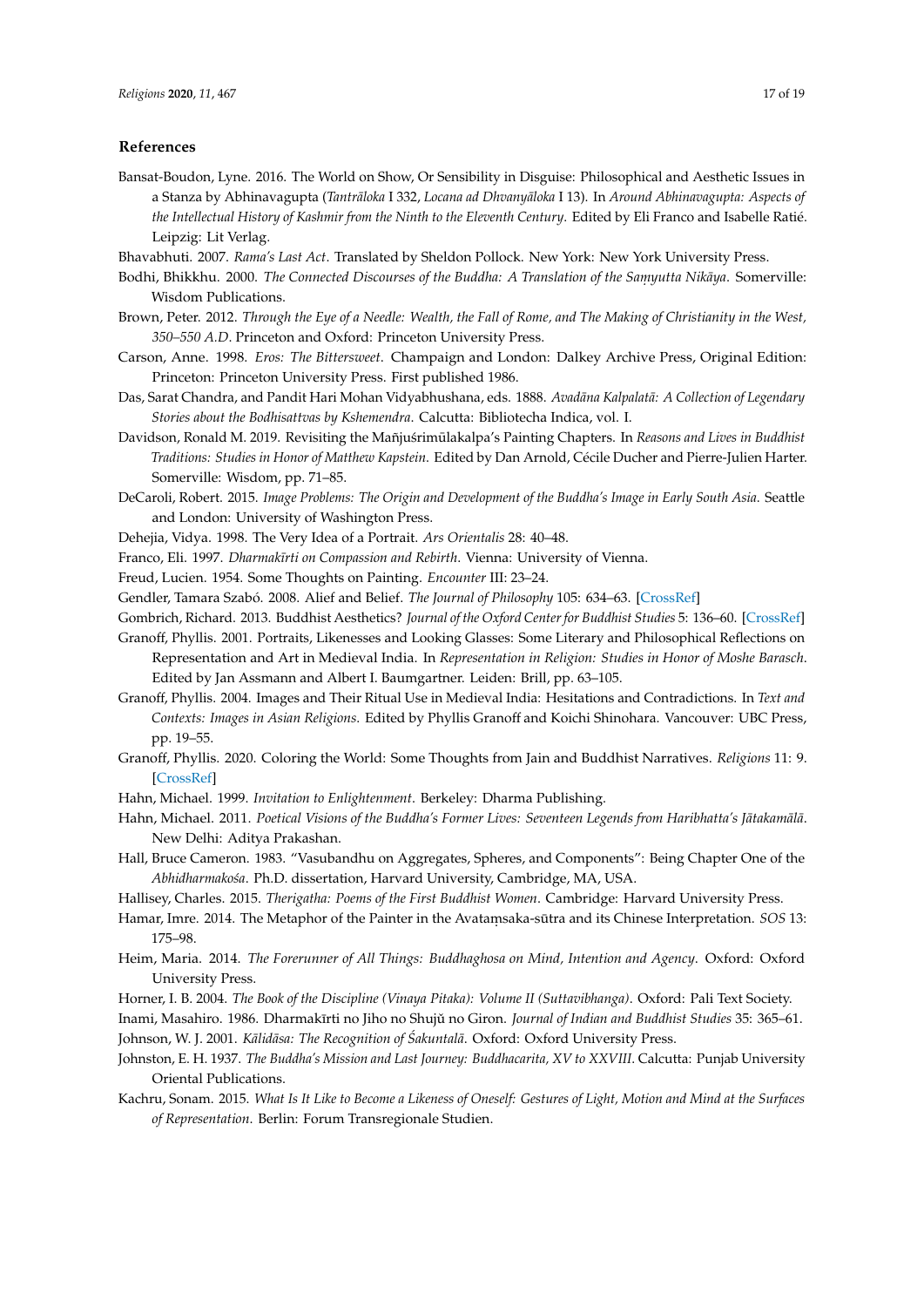<span id="page-17-32"></span>Kataoka, Kei. 2003. Kumārila's Critique of Omniscience. *Indo Shishoshi Kenkyu* 15: 35-69.

- <span id="page-17-5"></span>Khoroche, Peter. 2017. Translator. In *Once a Peacock, Once an Actress: Twenty Four Lives of the Bodhisattva from Haribhatta's Jātakamālā*. Chicago and London: University of Chicago Press.
- <span id="page-17-8"></span>Klee, Paul. 1987. Schöpferische Konfession. In *Kunst-Lehre*. Leipzig: Reclam.
- <span id="page-17-7"></span>Kramrisch, Stella. 1994. *Exploring India's Sacred Art: Selected Writings*. Edited by Barbara Stoller Miller. Delhi: Indira Gandhi National Centre for the Arts and Motilal Banarsidass Press.
- <span id="page-17-26"></span>Lalou, M. 1930. Notes sur la decoration des monastères bouddhiques. *Revues des Arts Asiatiques* 5: 183–85.

<span id="page-17-29"></span><span id="page-17-11"></span>Mallinson, James, and Mark Singelton. 2017. *Roots of Yoga*. London: Penguin Classics.

- Miller, Barbara Stoller. 1977. Love Song of the Dark Lord: *Jayadeva's Gītagovinda*. New York: Columbia University Press.
- <span id="page-17-21"></span>Nagao, Gadjin M. 1991. *Mādhyamika and Yogācāra: A Study of Mahāyāna Philosophies*. Edited by Leslie Kawamura. Albany: State University of New York Press.
- <span id="page-17-0"></span>Nāṇamoli*,* Bhikkhu, and Bhikkhu Bodhi. 1995. *Majjhima Nikāya*. Boston: Wisdom Press.
- <span id="page-17-9"></span>Ñānananda, K. (Bhikkhu). 2015. *Nibbāna—The Mind Stilled*. Library Edition (Sermons 1–33). Dambulla: Katukurunde Nāṇananda Sadaham Senasun Bhāraya.
- <span id="page-17-10"></span>Ñānananda, K. (Bhikkhu). 2016. *The Law of Dependent Arising (Paticca Samuppāda): The Secret of Bondage and Release*. Dambulla: Katukurunde Nāṇananda Sadaham Senasun Bhāraya, vol. IV.
- <span id="page-17-30"></span>Nozick, Robert. 1989. *The Examined Life: Philosophical Meditations*. New York: Simon and Schuster.
- <span id="page-17-24"></span><span id="page-17-2"></span>Opie, Iona, and Peter Opie. 2001. *The Lore and Language of Schoolchildren*. New York: New York Review of Books. Philostratus. 1912. *The Life of Appolonius of Tyana*. Translated by F. C. Conybeare. Cambridge: Harvard University
- Press, vol. I.
- <span id="page-17-14"></span>Plutarch. 1927. *Moralia: How the Young Man Should Study Poetry*. Cambridge: Harvard University Press.
- <span id="page-17-20"></span>Pollock, Sheldon. 2016. *A Rasa Reader: Classical Indian Aesthetics*. New York: Columbia University Press.
- <span id="page-17-4"></span>Rancière, Jacques. 2006. *The Politics of Aesthetics*. Translated by Gabriel Rockhill. London: Continuum.
- <span id="page-17-18"></span>Rotman, Andy. 2003. The Erotics of Practice: Objects and Agency in Buddhist *Avadāna* Literature. *Journal of the American Academy of Religion* 71: 555–78. [\[CrossRef\]](http://dx.doi.org/10.1093/jaarel/lfg077)

<span id="page-17-13"></span>Russell, D. A., and Michael Winterbottom, eds. 1989. *Classical Literary Criticism*. Oxford: Oxford University Press.

- <span id="page-17-31"></span>Schlingloff, Dieter. 2013. *Ajanta: Handbook of the Paintings, Narrative Wall-Paintings*. New Delhi: Aryan Books International.
- <span id="page-17-25"></span>Schopen, Gregory. 2006. The Buddhist 'Monastery' and the Indian Garden: Aesthetics, Assimilations, and the Siting of Monastic Establishments. *Journal of the American Oriental Society* 126: 487–505.
- <span id="page-17-3"></span>Shimamura, Arthur P., and Stephen G. Palmer. 2012. *Aesthetic Science: Connecting Minds, Brains and Experience*. New York: Oxford University Press.
- <span id="page-17-28"></span>Shukla, N. S. 1990. *Cultural Trends in Kashmir and Ksemendra*. Delhi: Nirman Prakashan.
- <span id="page-17-15"></span>Shulman, David. 1998. The Prospects of Memory. *Journal of Indian Philosophy* 26: 309–34. [\[CrossRef\]](http://dx.doi.org/10.1023/A:1004338308796)
- <span id="page-17-16"></span>Strong, John S. 1989. *The Legend of King Ashoka: A Study and Translation of the Asokavadana.* Delhi: Motilal Banarsidass, Princeton: Princeton University Press. First published 1983.
- <span id="page-17-17"></span>Strong, John S. 1992. *The Legend and Cult of Upagaupta: Sanskrit Buddhism in North India and Southeast Asia*. Princeton: Princeton University Press.
- <span id="page-17-12"></span>Stuart, D. M. 2015. *A Less Traveled Path: Saddharmasmrtyupasthānasūtra. Chapter 2, With A Study on Its Structure and Significance for the Development of Buddhist Meditation*. Vienna: Austrian Academy of Sciences Press, Beijing: China Tibetology Research Center.
- <span id="page-17-19"></span><span id="page-17-1"></span>Suzuki, D. T. 1932. *The Lank˙ avat ¯ aras ¯ utra: A Mah ¯ ay¯ ana Text ¯* . London: George Routledge and Sons.
- Swanson, Paul L. 2018. *T'ien-T'ai Chih-I's Mo-Ho Chih-Kuan: Clear Sernity, Quiet Insight*. Translation and Commentary. Honolulu: University of Hawai'i Press, vol. 3.
- <span id="page-17-27"></span><span id="page-17-23"></span>Tendzin, Padma. 2002. *Suhridlekha*. Varanasi: Central Institute of High Tibetan Studies (CIHTS).
- Vaidya, P. L., ed. 1959. *Avadanakalpalat ¯ a of Ksemendra ¯* . Darbhanga: Mithila Institute, vol. II.
- <span id="page-17-22"></span>Vaidya, P. L. 1960. *Bodhicaryavat ¯ ara of ¯ S´antideva with the Commentary Pañjika of Prajñ ¯ akaramati ¯* . Darbhanga: Mithila Institute.
- <span id="page-17-6"></span>Vaidya, P. L. 1963. *Saddharmalankavatarasutra*. Darbhanga: The Mithila Institute.